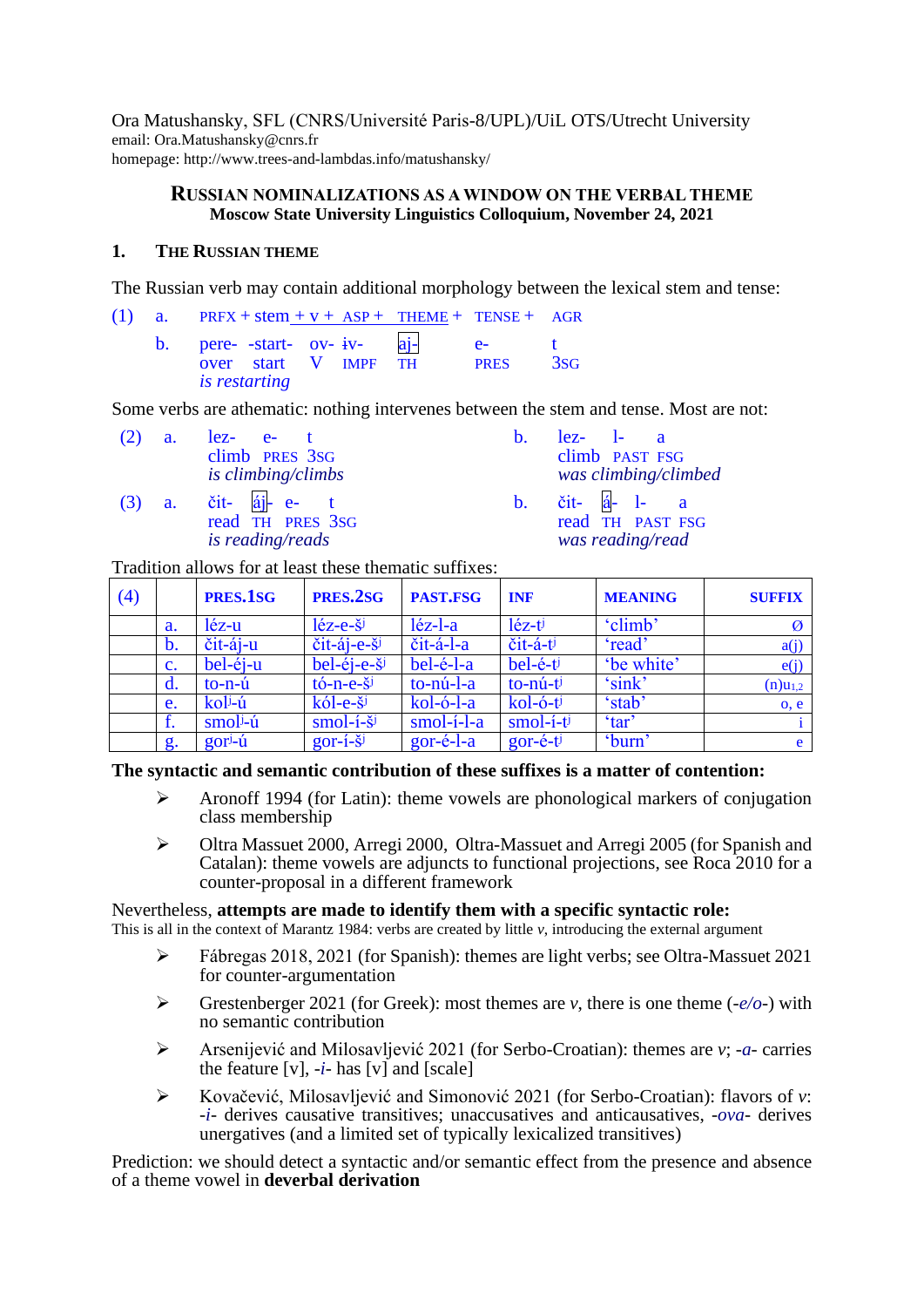**Disclaimer**: I have a position (Matushansky 2021) on thematic suffixes in [\(4\)](#page-0-0): I do not think that they form a unified class (so some suffixes should be regarded as aspectual (-*nu*-, cf. also Markman 2008) or verbalizing (-*e*-, see also Mišmaš and Simonović 2021 for Slovenian) and I'm very skeptical of the idea that those of them that cannot be assigned clear semantics are v or Voice. But for this project I step away from my own views and start from scratch

The verbal classes in [\(4b](#page-0-0)-d, f) are productive. And those in [\(4a](#page-0-0)-c, e-g) allow nominalization The semelfactive -*nu*- does not allow nominalization most probably because nominalizations imply a process. The same is likely to be true for the stative -*nu*-

Two clear morphological distinctions shown by nominalizing suffixes:

For broader spectrum studies of Russian nominalizations see de Valdivia Pujol 2014 on the event/result type and Lychyk 1995, Hippisley 1998 and particularly Naccarato 2017 on agentive nominals

- $\triangleright$  presence/absence of a theme suffix<br> $\triangleright$  categorial sensitivity: certain nominal
- ➢ categorial sensitivity: certain nominalizing suffixes can only combine with verbs, others are omnivorous

Are these two properties the same? Does the lack or the presence of a theme suffix entail the corresponding change in semantics? Spoiler: no to both

Plan for the talk:

- $\geq$  detecting the theme suffix in nominalizations<br> $\geq$  *nomina actoris (er*-nominalizations)
- ➢ *nomina actoris* (*er*-nominalizations)
- $\geq$  augmented nominalizations<br> $\geq$  *nomina actionis (ing-nomina*)
- ➢ *nomina actionis* (*ing*-nominalizations)
- intermediate conclusions

Take-home message: the thematic suffix contributes something meaningful; we just don't yet know what

# **2. THE DIAGNOSTIC: TRANSITIVE SOFTENING**

Russian hates hiatus. Vowel sequences are resolved either by the deletion of the first vowel or (if the first vowel is a front one and the second one isn't) by the creation of a glide (Jakobson 1948, Halle 1963, Lightner 1972, etc.)

The *CjV* sequence in Russian gives rise to a consonant mutation known as *transitive softening* (переходное смягчение; Halle 1963, Lightner 1972, Coats and Lightner 1975, Bethin 1992, etc.):

| (5) | a.             | $vid$ - $e$ - $t^j$ |                 |                                                     |                            |
|-----|----------------|---------------------|-----------------|-----------------------------------------------------|----------------------------|
|     |                | see TH INF          |                 |                                                     |                            |
|     |                | to see              |                 |                                                     |                            |
|     | $\mathbf{b}$ . |                     |                 | vid- e- i- t $\Rightarrow$ vidit                    | V-before-V deletion        |
|     |                |                     | see TH PRES 3SG |                                                     |                            |
|     |                | sees                |                 |                                                     |                            |
|     | $\mathbf{c}$ . |                     |                 | vid- e- i- u $\Rightarrow$ vidju $\Rightarrow$ vižu | V-before-V glide formation |
|     |                | see                 | TH PRES 1SG     |                                                     |                            |
|     |                | I see               |                 |                                                     |                            |

So, second conjugation verbs can be used to detect the presence of absence of a theme before vocalic suffix (first conjugation verbs cannot because their thematic suffixes would just delete before another vowel)

With consonantal suffixes there is obviously no issue (but it is not always obvious whether a suffix is consonantal)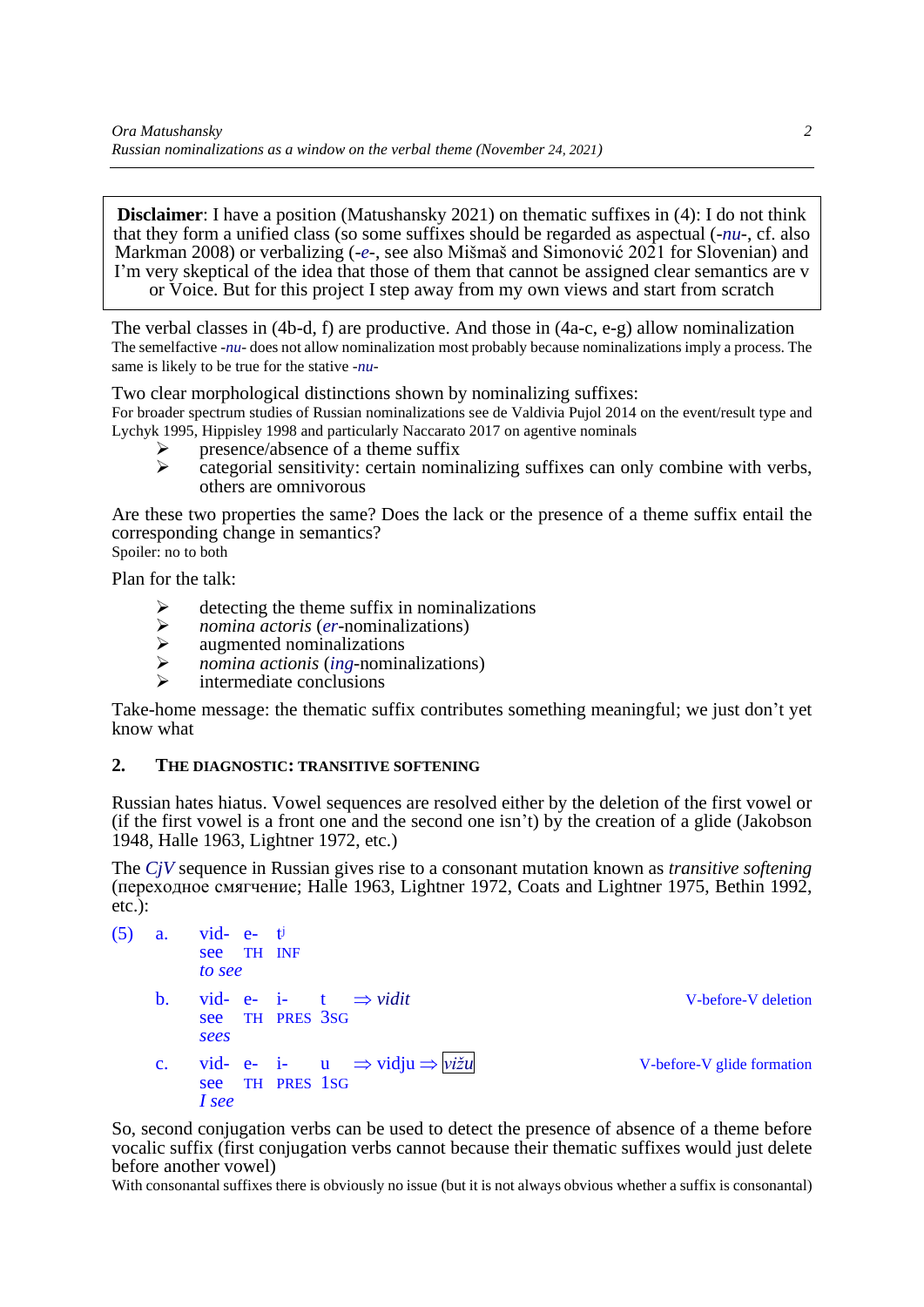## **3. AGENTIVE (-ER) NOMINALIZATIONS**

There is one thematic agentive suffix (-*telʲ*-) and it is productive

There are many athematic suffixes that give rise to agentive nominals and at least one of them (-*ščik*-) is both productive and purely agentive:

| (6) | a.             |                                                                                               |  | strax- ov- $a-$ 1- a (7) a. |  | pere-strax-ov- $a-1$ - $a- s^j$                                                              |
|-----|----------------|-----------------------------------------------------------------------------------------------|--|-----------------------------|--|----------------------------------------------------------------------------------------------|
|     |                |                                                                                               |  | fear VBZ TH PAST FSG        |  | over-fear VBZ TH PAST FSG REFL                                                               |
|     |                | [she] insured                                                                                 |  |                             |  | [she] played it safe                                                                         |
|     | $\mathbf{b}$ . | strax- $ov-$ <b>a</b> - tel <sup>j</sup> -<br>fear VBZ TH NMZ <sub>ER</sub><br><i>insurer</i> |  |                             |  | pere- strax-ov- ščik<br>over-fear VBZ NMZ <sub>ER</sub><br>someone who usually plays it safe |

The choice between the two patterns of derivation is stem-based, sometimes both are possible (see below)

## **3.1. Some background on agentive nominalizations**

Rappaport Hovav and Levin 1992, Alexiadou and Schäfer 2010, McIntyre 2014, Roy and Soare 2014: eventive and non-eventive *er-*nouns:

Rappaport Hovav and Levin 1992:

- ➢ eventive: episodic (imply an event) and projecting full argument structure (AS)
- ➢ non-eventive: professions and instruments (dispositional) and non-AS

Alexiadou and Schäfer 2010: both can contain overt *v* (-*ize*-, etc.), so both are eventive (i) eventive: contain *v*, episodic Asp, can project full argument structure

- (ii) dispositional (professions; instruments): contain *v*, dispositional Asp (incompatible with a complement on semantic grounds, see McIntyre 2014 for an objection)
- (iii) non-verbal: root-based, no *v* (*diner*, *best-seller*, etc., see Ryder 1999)

Roy and Soare 2014 (on French): verbal only, all contain *v* and Asp; use adjectival modification for diagnostics (frequency vs. amount)

- (i) eventive episodic: can have specific and definite complements
- (ii) eventive dispositional: generic, can only have non-referential complements (incl. professions)
- (iii) non-eventive (instruments): incompatible with a complement

McIntyre 2014: eventive (observes that a complement is not necessary for an event entailment) vs. non-eventive (functional and dispositional). Argues that sometimes *er* combines with a head (V) rather than a VP

Marvin 2016: Slovenian suffix -*lec*- (verbal only):

- $\triangleright$  professions and instruments allow genitive complements specific complements agentive or profession \*instruments
- specific complement: agentive or profession, \*instrument; instruments only allow non-specific complements
- $\triangleright$  modification with eventive adjectives is impossible with professions or instruments (so grouping as in McIntyre 2014, pace Roy and Soare 2014)

Proposes to derive the distinctions from the complement

Ryder 1999: besides Agents and Instruments, deverbal *er*-derivation may denote Patients (e.g., *scratcher* 'a lottery ticket that is scratched', Locations (e.g., *diner*) and others (e.g., *fundraiser*, *loafers*). **The** *er***-suffix can also be non-deverbal** (e.g., *porker*, *left-hander*, *foreigner*, etc.)

Because Russian has many agentive suffixes, many of the hypotheses above can be tested (I won't try it now)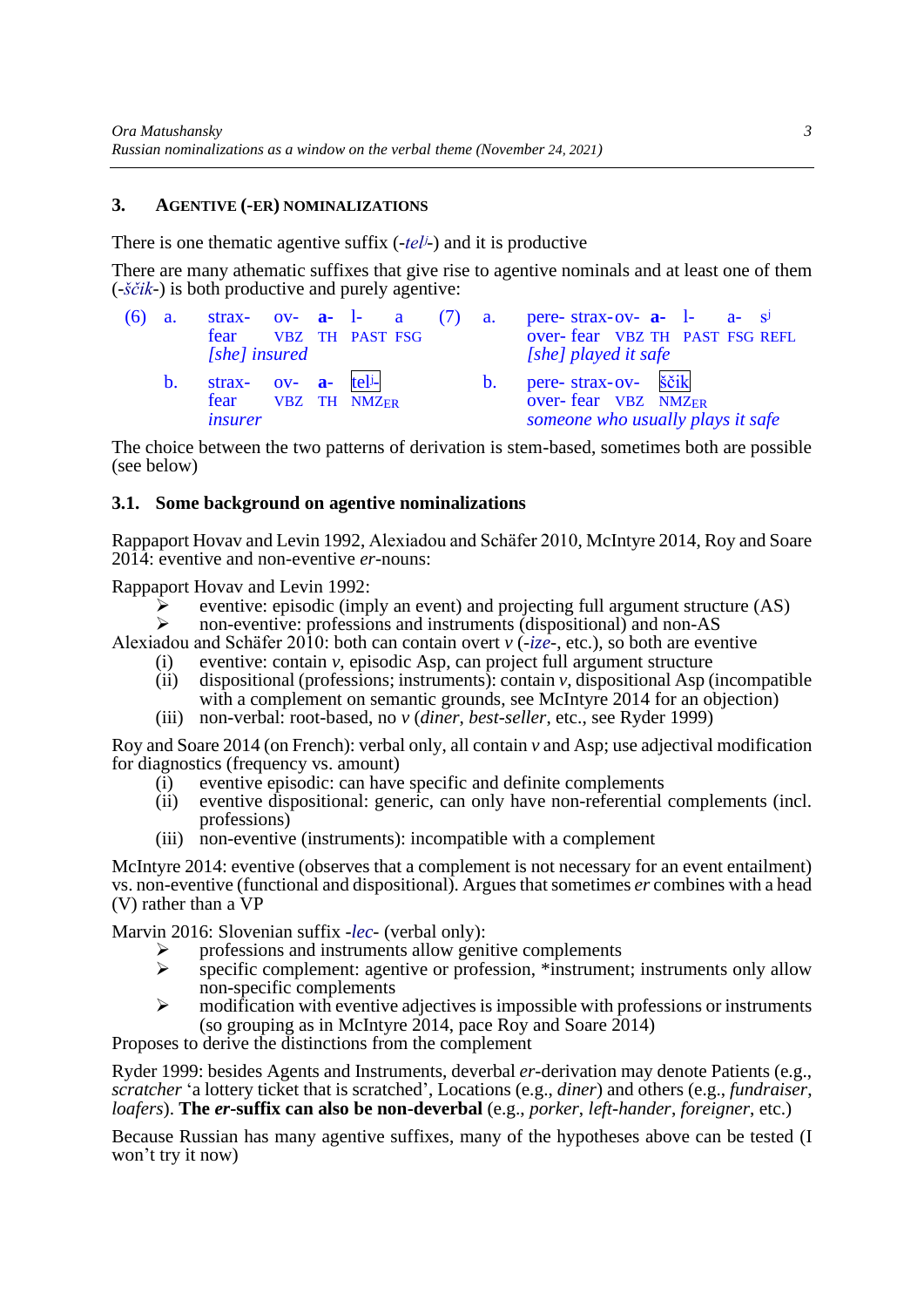## **3.2. Theme-retaining (-***telʲ***-) agentive nominalizations**

Paykin 2003: discussion of different agentive suffixes in Russian: -*telʲ*- nouns can be agents or instruments

The agent suffix -*telʲ*- is a monomorphemic suffix that is **purely deverbal and added on top of the theme suffix**

Lychyk 1995 notes that there are some denominal *telʲ*-formations that contain intermediate verbal morphology without there being the corresponding verb, e.g., *doždevatelʲ* 'water sprinkler' ← *doždʲ* 'rain' (\**doždevatʲ*)

Russian -*telʲ*- nouns produce no derivations from other categories and no Patients, Locations or facilitating instruments

So Rappaport Hovav and Levin's (1992) external argument generalization is true for Russian, but not for English

<span id="page-3-0"></span>

| agent/instrument |                                                                   |              | pre- obraz- ov- $a-$ tel-<br>trans-form VRB TH NMZ<br>transformer | a.             | (8) |
|------------------|-------------------------------------------------------------------|--------------|-------------------------------------------------------------------|----------------|-----|
| instrument       | $vy - k1ju\v{c-a-tj}$<br>PRFX-key TH INF<br>to turn off           | $\leftarrow$ | vy-ključ-a- telj<br>turn.off TH NMZ<br>on-off switch              | $\mathbf b$ .  |     |
| agent            | $u\check{c}$ <b>i</b> - $t^{\dagger}$<br>teach TH INF<br>to teach |              | $\mathbf{i}$<br>tel<br>$\mathbf{u}$ č-<br>teach TH NMZ<br>teacher | $\mathbf{c}$ . |     |

The argument structure of the base is not lost in the derived agentive noun, but quirky case is:

| (9)       | a. | <i>liubiti</i><br>muzyku<br>love.INF music.ACC<br>to love music                                | $\mathbf b$ .  | liubiteli muzyki/*muzyku<br>love.ER music.GEN/ACC<br>a music lover                                                     |
|-----------|----|------------------------------------------------------------------------------------------------|----------------|------------------------------------------------------------------------------------------------------------------------|
| $(10)$ a. |    | pravit <sup>j</sup> stranoj<br>rule.INF country.INS<br>to rule a country                       | $\mathbf{b}$ . | pravitel strany/*stranoj<br>rule.ER country.GEN/INS<br>the ruler of the country                                        |
| $(11)$ a. |    | podražat <sup>j</sup> D <sup>j</sup> ureru<br>imitate.INF Durer.DAT<br>to <i>imitate</i> Durer | $\mathbf b$ .  | podražatel <sup>j</sup> D <sup>j</sup> urera/*D <sup>j</sup> ureru<br>imitate.ER Durer.ACC/DAT<br>an imitator of Durer |

As expected, instruments and professions resist specific complements but allow non-specific ones:

<span id="page-3-1"></span>

| $(12)$ a. |                | preobrazovatel <sup>j</sup> ržavčiny<br>transformer rust.GEN<br>rust transformer                                                |                                                                                                                                  |  | <i>instrument</i>        |
|-----------|----------------|---------------------------------------------------------------------------------------------------------------------------------|----------------------------------------------------------------------------------------------------------------------------------|--|--------------------------|
|           | $\mathbf{b}$ . | preobrazovatel <sup>j</sup> našego Otečestva<br>transformer our.GEN motherland.GEN<br>the transformer of our motherland         |                                                                                                                                  |  | agent (not a profession) |
|           | $\mathbf{c}$ . | lecture IMPFV TH ER<br><i>lecturer</i>                                                                                          | pre.po.da-v- a- tel <sup>j</sup> $\leftarrow$ pre.po.da- v- a- t <sup>j</sup><br>PRFX.PRFX.give IMPFV TH ER<br>to <i>lecture</i> |  | profession/agent         |
|           | $d_{\cdot}$    | prepodavatel <sup>j</sup> kursa<br>lecturer course.GEN "Island constraints"<br>the deliverer of the course 'Island constraints' | "Ostrovnye ograničenija"                                                                                                         |  | agent                    |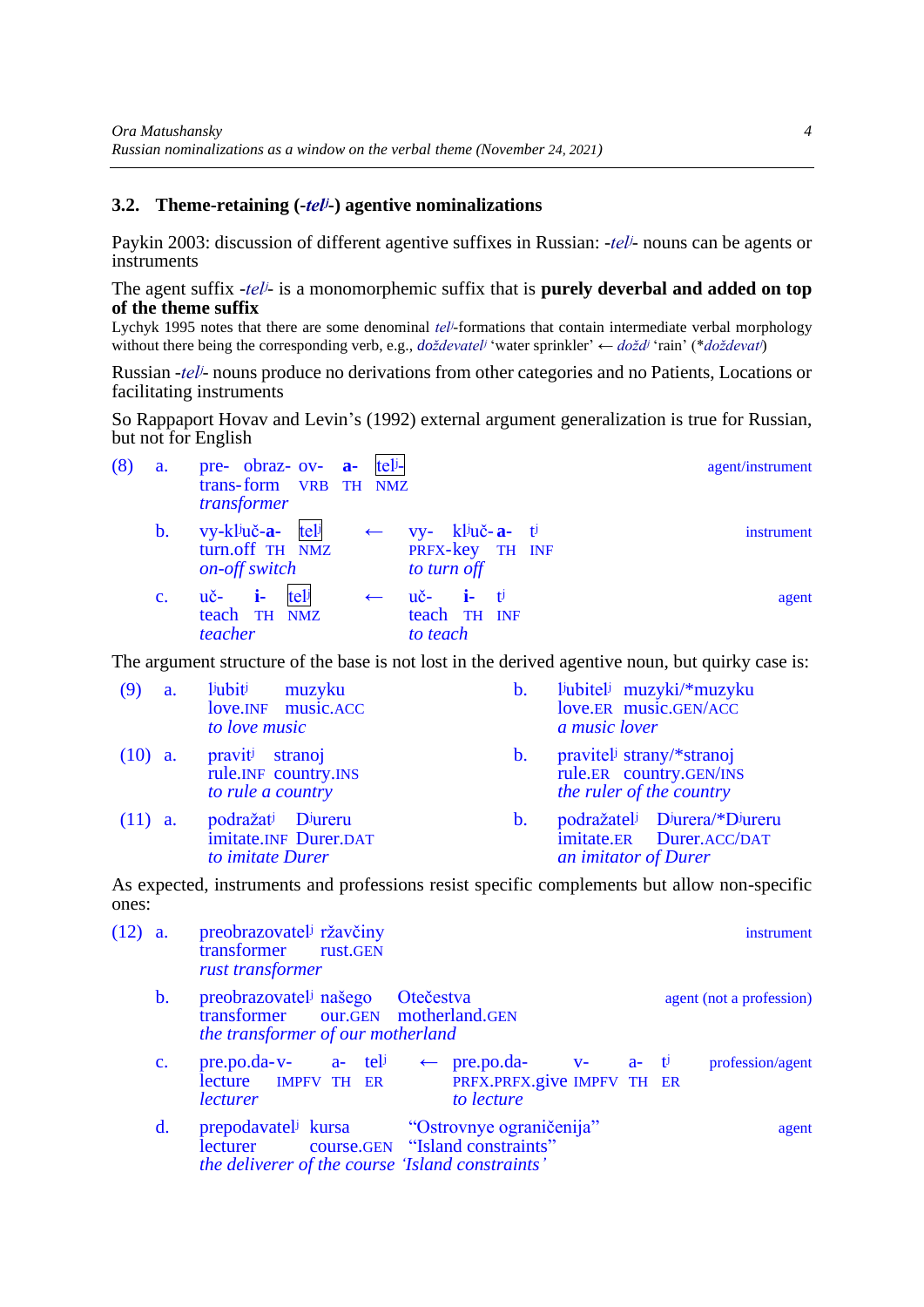Prediction: no *tel<sup>j</sup>*-nominals from unaccusatives, reflexive and decausative verbs (no external argument, no initiator derivation)

Inner (lexical) aspect prefixes [\(8\)](#page-3-0), [\(12\)](#page-3-1) and the secondary imperfective suffix can be present

The presence or absence of the secondary imperfective suffix depends on the stem. Usually, all -*telʲ*-nominalizations formed from the same verbal root are identical, but near-minimal pairs do exist, especially in pseudo-Latinate OCS verbs with completely unpredictable semantics:

<span id="page-4-0"></span>

|         | lecture<br><i>lecturer</i>                              | <b>IMPFV TH ER</b> |  | (13) a. pre.po.da- $v$ - a- tel $\leftrightarrow$ pre.po.da- $v$ - a- t<br>PRFX.PRFX.give IMPFV TH INF<br>to be a lecturer, to lecture |  | root: -da- |
|---------|---------------------------------------------------------|--------------------|--|----------------------------------------------------------------------------------------------------------------------------------------|--|------------|
| $b_{1}$ | pre.da- a- tel <sup>j</sup><br>betray TH ER<br>betrayer |                    |  | $\leftarrow$ pre.da- a- t <sup>j</sup><br>PRFX.give TH INF<br>to betray                                                                |  |            |

The perfective stem for [\(13a](#page-4-0)) with the meaning 'to lecture' is archaic

Sometimes a verb has no imperfective stem at all, as in [\(14a](#page-4-1)): there is no verb \**zavestitʲ*: Note the transitive softening in [\(14a](#page-4-1)) showing that the theme (-*i*-) is present

<span id="page-4-1"></span>

| $(14)$ a. |                | <b>za.vešč-</b> i- a- teli $\leftarrow$ za.vešč- i- a- ti<br>bequeath IMPFV TH ER<br><i>testator</i>              | root: -vest-<br>PRFX.assert IMPFV TH INF<br>to bequeath |
|-----------|----------------|-------------------------------------------------------------------------------------------------------------------|---------------------------------------------------------|
|           | $\mathbf{b}$ . | pred.voz.vest- i- tel <sup>j</sup> ← pred.voz.vest- i- t <sup>j</sup><br>foretell<br>TH ER<br><i>a</i> foreteller | PRFX.PRFX.assert TH INF<br>to foretell                  |

But it doesn't seem to be the defining factor, as the choice for one or the other might be random even with one stem (but this seems to be super-rare):

| $(15)$ a. |              | u. <b>lavl</b> i-<br>lecture <b>IMPFV TH ER</b><br>a device for catching      | $iv a-$ tel <sup>j</sup> |  | $\leftarrow$ u.lav $i^{j}$ iv- a- t <sup>j</sup><br>PRFX.catch TH IMPFV TH INF<br><i>to catch</i> (imperfective) |  |  |
|-----------|--------------|-------------------------------------------------------------------------------|--------------------------|--|------------------------------------------------------------------------------------------------------------------|--|--|
|           | $h_{\alpha}$ | $u$ <b>lov</b> - i- tel <sup>j</sup><br>betray TH ER<br>a device for catching |                          |  | $\leftarrow$ u.lov- i- ti<br>PRFX.catch TH INF<br>to catch                                                       |  |  |

Zaliznjak 1980 lists compounds derived from both: *gazoulavlivatelʲ* 'gas-catcher' and *gazoulovitelʲ* 'gas-catcher', but *zvukoulavlivatelʲ* 'sound trapper' vs. *zvukoulovitelʲ* 'sound trapper', *grʲazeulovitelʲ* 'dirt-trapper', *pyleulovitelʲ* 'dust-trapper', etc. – the perfective stem seems more productive

The choice for having or not having the secondary imperfective suffix seems a lot more tightly connected to the root than in *nomina actionis*

Resulting interpretations are semantically transparent, some of the few exceptions are:

- (16) a. *roditel<sup>j</sup>* 'parent'  $\leftarrow$  *rodit<sup>j</sup>* 'to give birth to (a child)'<br>b. *nastoiatel<sup>j</sup>* 'abbot'  $\leftarrow$  *nastoiat<sup>j</sup>* 'to insist, persist'
	- $nastojatel<sup>j</sup>$  'abbot'  $\leftarrow$  *nastojat<sup>j</sup>* 'to insist, persist'
		- c. *obyvatel<sup>j</sup>* 'average man, philistine'  $\leftarrow$  no independently attested verbal stem, should be \**obyvatʲ* (from *byvatʲ* 'to be' (habitual) + prefix)

Summary for -*telʲ*-: what is relevant for us:

- 
- import the *-tel<sup>j</sup>* suffix is purely deverbal and obligatorily retains the theme it may contain inner aspect prefixes and the secondary imperfective the role of the secondary imperfective suffix is unclear and root-dep it may contain inner aspect prefixes and the secondary imperfective suffix
- ➢ the role of the secondary imperfective suffix is unclear and root-dependent
- ➢ quirky case assignment is lost in agentive formation
- ➢ the interpretation can be eventive or non-eventive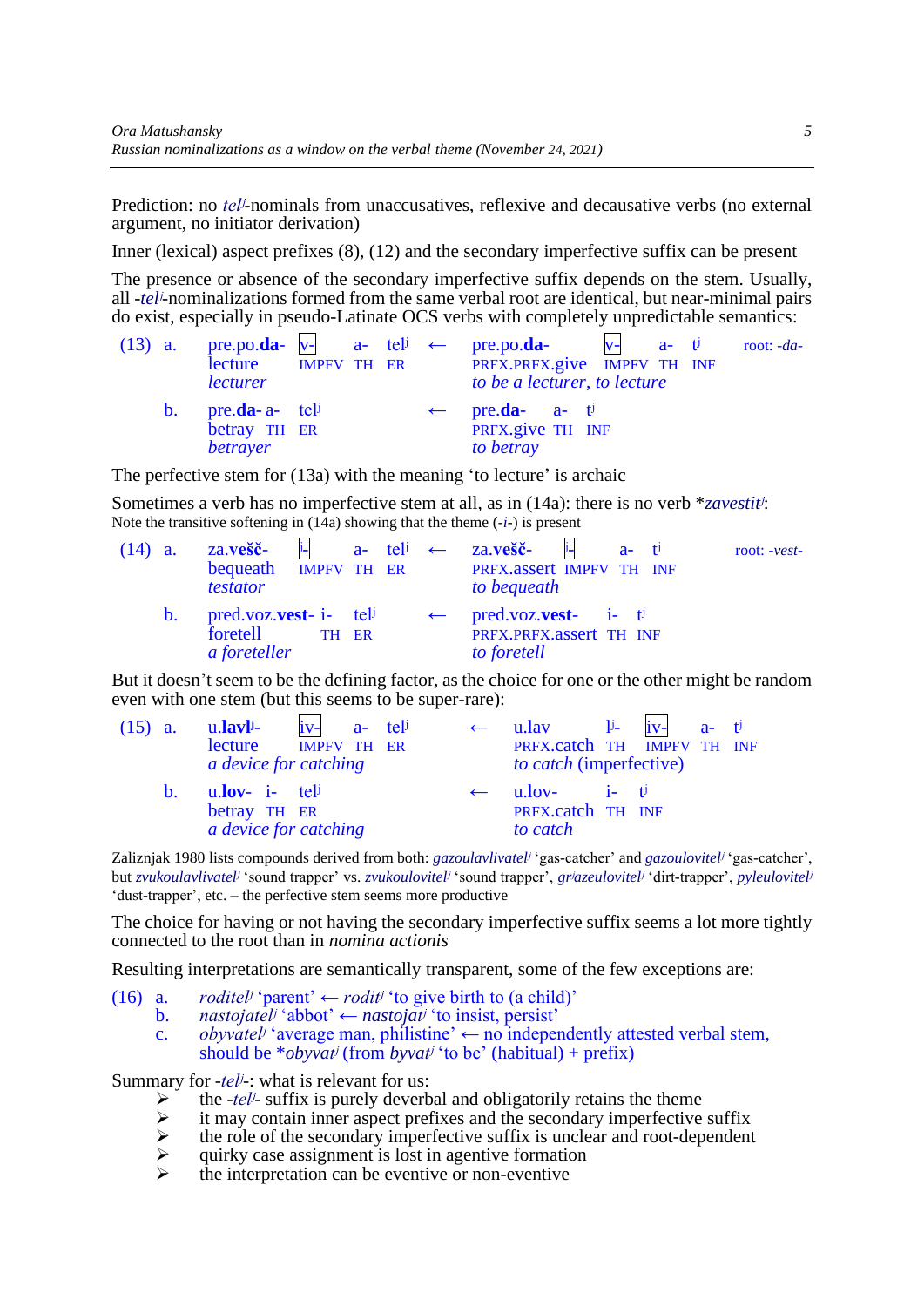## **3.3. Theme-lacking (-***ščik***-, -***nik***-, -***k***-) agentive nominalizations**

Russian athematic agentive nominals are also formed with a number of suffixes (see Naccarato 2017:63 for a partial list)

Lychyk 1995, Naccarato 2019:69: agentive suffixes are often non-category-specific and have broader distribution (true not only for Russian, but also for other languages, cf. Booij 2007)

The suffix -*ec*- (underlyingly -*ĭc*-) seems very similar to the English -*er*: it is category-neutral, and it can form non-EA deverbal nominals:

<span id="page-5-0"></span>

| $(17)$ a. |                | <i>černec</i> 'monk' ← <i>č</i> / <i>ornyj</i> 'black'                          | category-neutral |
|-----------|----------------|---------------------------------------------------------------------------------|------------------|
|           | $b_{1}$        | <i>borec</i> 'fighter' $\leftarrow$ <i>borotisia</i> 'to fight'                 |                  |
|           | $\mathbf{c}$ . | $\textit{londonec 'Londoner'} \leftarrow \textit{London 'London'}$              |                  |
| $(18)$ a. |                | $\textit{produce 'salesman'} \leftarrow \textit{pro.da-v-a-t' 'to sell'}$       | agent            |
|           | $\mathbf{b}$ . | resec 'cutter, cutting tool' $\leftarrow$ rez-a-t <sup>j</sup> 'to cut'         | instrument       |
|           | $\mathbf{c}$ . | rubec 'scar' $\leftarrow$ rub-i-t <sup>j</sup> 'to chop'                        | theme            |
|           | $\mathbf{d}$ . | <i>postavec</i> 'cabinet, tall boy' $\leftarrow$ <i>po.stav-i-t'</i> 'to place' | location         |
|           |                |                                                                                 |                  |

For both [\(18c](#page-5-0), d) the lack of transitive softening indicates the lack of a theme (-*i*-)

Both eventive and non-eventive interpretations are possible and quirky case can be retained (but both are rare):

| $(19)$ a. |         | torgovec redkimi knigami<br>merchant rare. INS books. INS<br>a trader in rare books | $\leftarrow$ torgov-a-t <sup>j</sup> 'to trade'                                | quirky case |
|-----------|---------|-------------------------------------------------------------------------------------|--------------------------------------------------------------------------------|-------------|
|           | $b_{1}$ | foreseer our.GEN reality.GEN<br>a foreseer of our reality                           | provided našej dejstviteľnosti $\leftarrow \text{provided} -e^{-t}$ to foresee | eventive    |
|           |         |                                                                                     |                                                                                |             |

This is an old Slavic suffix, productive mostly in compounds

Lychyk 1995: the suffix -*ščik*- yields mostly nouns denoting workers or specialists in the field determined by the stem, which can be  $[\pm V]$ 

He also notes that many deverbal -*ščik*- nouns have an intermediate nominal stage, and I think this is right

(20) a. *plazmenščik* 'physicist who studies plazma' ← *plazmennyj* 'plasma'ADJ b. *ogranščik* 'precious stone cutter' ← *ogranitʲ* 'to facet' c. *detektivščik* 'a mystery novel writer' ← *detektiv* 'a mystery novel'

Professions and instruments are also possible: Palatalization in [\(22a](#page-5-1)) is due to the front yer in the suffix (underlyingly -*ĭščik*-)

<span id="page-5-1"></span>

| $(21)$ a. | <i>upakovščik</i> 'packer' $\leftarrow u$ <i>pakov-a-tj</i> 'to pack'                     | profession/doer |
|-----------|-------------------------------------------------------------------------------------------|-----------------|
|           | $frezerox ščik 'milling machine operator' \leftarrow frezerox-a-t' 'to mill'$             | profession      |
| $(22)$ a. | <i>trališčik</i> 'trawler, mine-sweeper' $\leftarrow$ <i>tral-i-ti</i> 'to trawl'         | instrument      |
|           | bombardirovščik 'bomber/bomber pilot' $\leftarrow$ bombardirov-a-t <sup>j</sup> 'to bomb' |                 |

Complements are possible, both specific and non-specific:

| $(23)$ a. | postavščik prodovolistvija | $\leftarrow$ po.stav-i-t <sup>j</sup> 'to supply' | profession |
|-----------|----------------------------|---------------------------------------------------|------------|
|           | supplier provisions.SG.GEN |                                                   |            |
|           | <i>a food supplier</i>     |                                                   |            |

b. Upakovščik moego zakaza, vidimo, dalʲtonik… eventive my.GEN order.GEN apparently color-blind *The packer of my order is apparently color-blind.*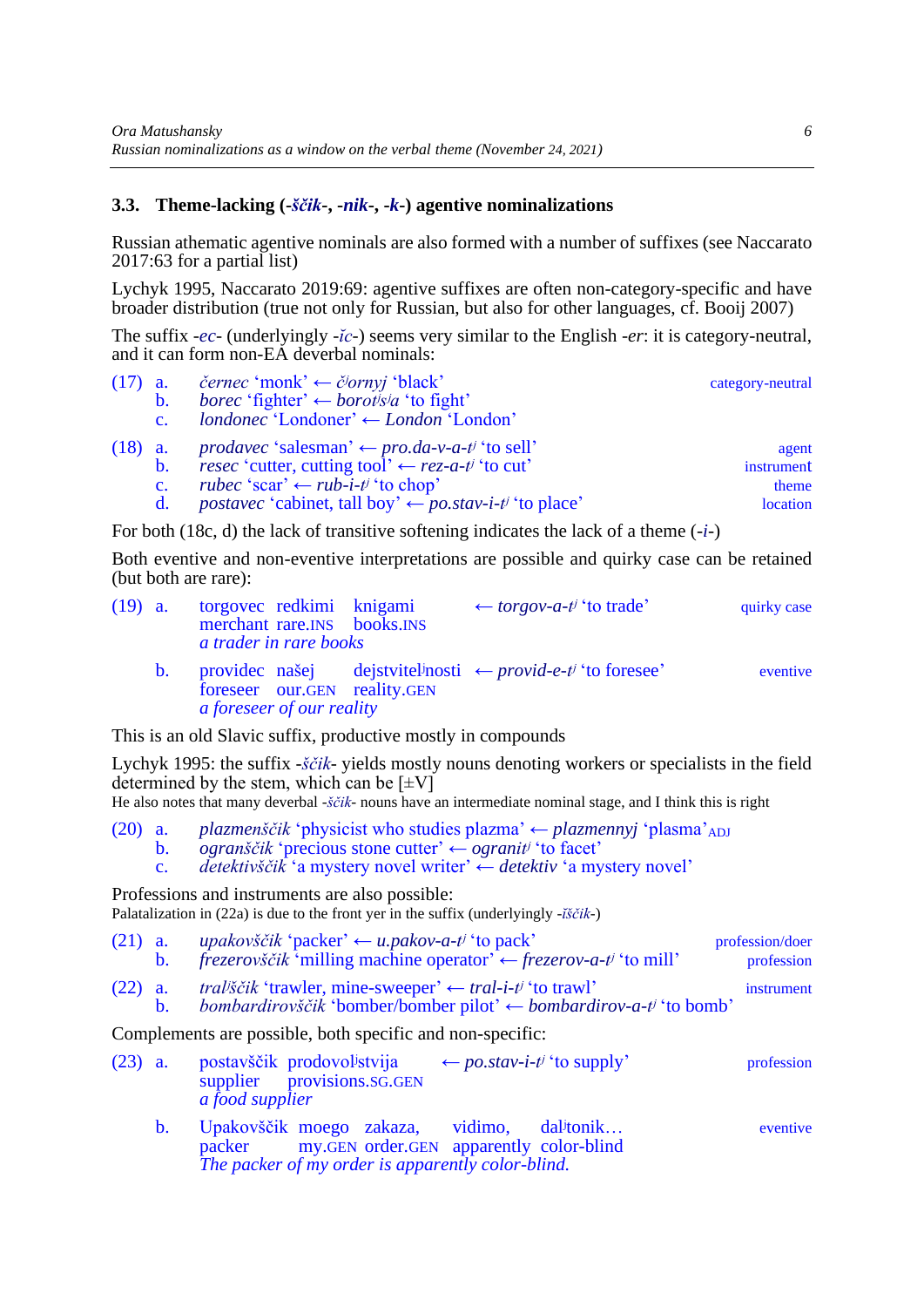Here we have some indication that the English -*er* may correspond to two different suffixes, the category-neutral -*ec*- and the more restricted and far more productive -*ščik*-

Semantically, -*ščik*- is very much like -*telʲ*-

The suffix -*un*- is **strictly deverbal and athematic** yielding agentive (Vinogradov 1952:222) and instrumental (Vinogradov 1952:238) nominals:

One exception (Vinogradov 1952:222): *gorbun* 'a hunchback' from *gorb* 'a hump'

(24) a. *govor-un* 'talker, chatterbox' ← *govor-i-tʲ* 'to talk' (not \**govorʲun*)

- b. *kol-un* 'wood-chopper' ← *kol-o-tʲ* 'to prick, shop'
	- c. *beg-un* 'runner' (human or technical)  $\leftarrow$  *beg-a-t<sup>j</sup>* 'to run'

Strictly deverbal derivation can be athematic, which seems to entail that it is not the thematic suffix that creates the verb

Vinogradov 1952 lists the suffix -*un*- as non-productive, but Czerwiński 2015 lists one recent derivation, *nesun* 'office thief' from *nesti* 'to carry'

### **3.4. Comparison**

There is no detectable semantic difference between athematic and thematic agentive nominals

Everyone agrees that eventive agentive nominals with an overt specific complement have the most structure, and both athematic and thematic agentive nominals can function this way:

(25) Kto prodav**ec**/pokupa**telʲ** ètoj mašiny? who seller/buyer *Who is the seller/buyer of this car?*

While athematic nominals cannot be formed from secondary imperfectives in -*yv*-, this does not seem to affect their interpretation

#### **4. AUGMENTED ATHEMATIC SUFFIXES**

Paykin 2003: with stems that cannot take the suffix -*ščik*- for phonological reasons, the suffix -*lʲščik*- is used:

(26) a. *sušitʲ* 'to dry' → \**sušščik*, *sušilʲščik* 'drier' (a person) b. *nositʲ* 'to dry' → \**nosščik*, *nosilʲščik* 'a porter, carrier'

This -*lʲ*- is far from innocent: it requires the verbal theme

In fact, it does not seem to be phonologically conditioned:

(27) a. *bol-e-t<sup>j*</sup> 'to support, be a fan of'  $\rightarrow$  *bol-e-l<sup>j</sup>ščik* 'to support, be a fan of' b. *smol-it<sup>j</sup>* 'to coat with tar'  $\rightarrow$  *smol-i-l<sup>j</sup>ščik*, *smol<sup>j</sup>ščik* 'a tarring professional' c. *smol-itʲ* 'to smoke (a cigarette)' → *smol-i-lʲščik* 'a chain-smoker'

The nominalizing suffix -*nik*- also has a -*lʲnik*- variant, as do -*ec*- (-*lec*-) and -*k*- (-*lk*-): The non-productive place-denoting suffix -*nʲ*- (taking bases denoting professionals and returning the place of the relevant professional activity) becomes -*lʲnʲ*- with verbal bases

- (28) a. *okuč-nik* 'hiller'  $\leftarrow$  *okuč-i-t<sup>j</sup>* 'to earth up' b. *budi-lʲ-nik* 'alarm clock' ← *bud-i-tʲ* 'to wake up' (29) a. *torgov-ec* 'merchant' ← *torgov-a-tʲ* 'to trade' b. *skita-l-ec* 'wanderer' ← *skit-a-tʲ-sʲa* 'to wander'
- (30) a. *moj-k-a* 'sink, washer'  $\leftarrow mv$ -t<sup>*j*</sup> 'to wash' (cf. imperative *moj*) b. *gre-l-k-a* 'hot-water bottle'  $\leftarrow$  *gre-t<sup>j</sup>* 'to warm up'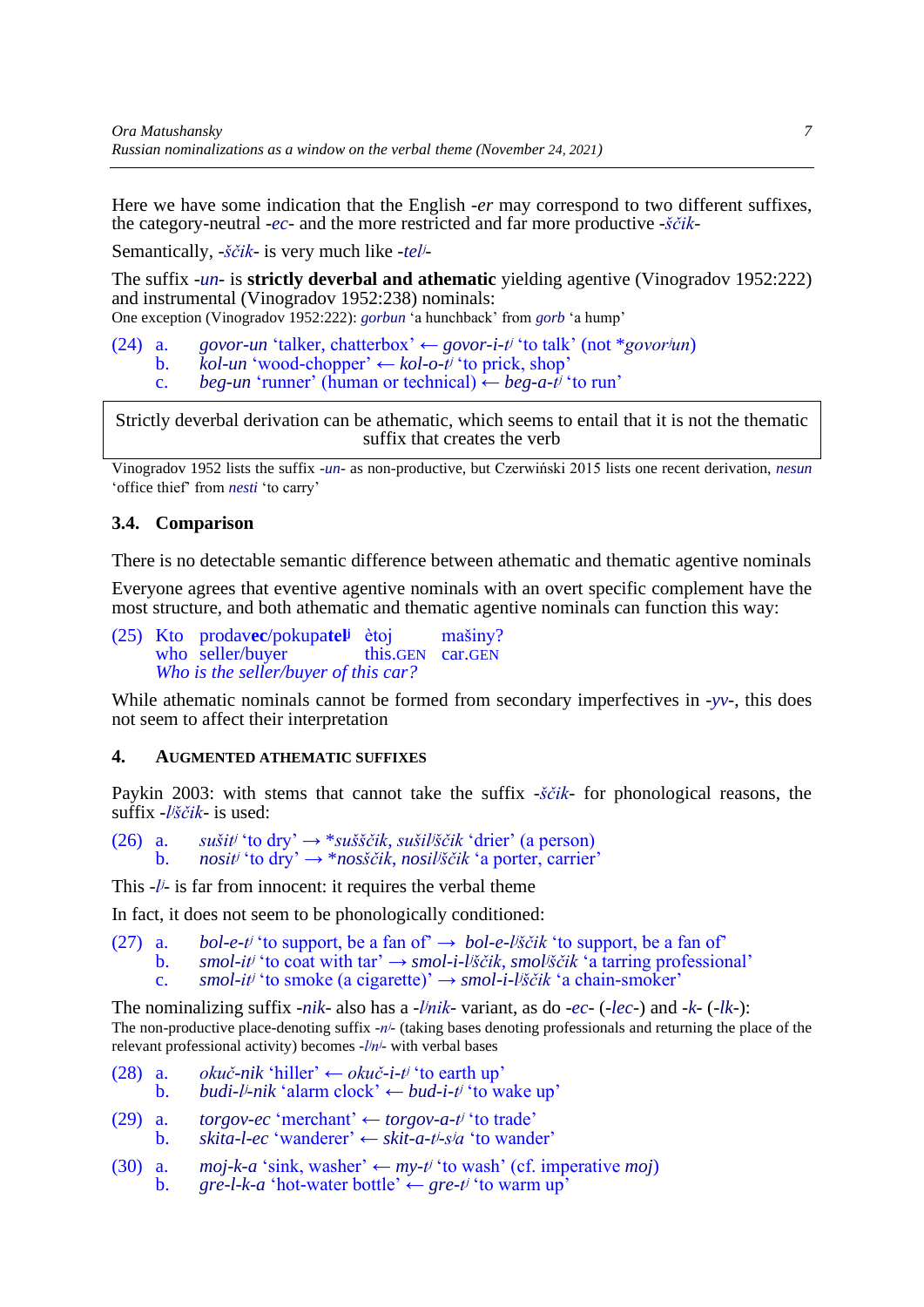# The -*l*- augment is in fact the ancient active past participle (current past tense) suffix

And it is also used in deverbal adjectives (e.g., *xolodilʲnyj* 'cooling'), which may be the intermediate step There is no semantic difference between -*lʲnik*- and -*nik*-, or *-lʲščik-* and *-ščik-*, or -*lk*- and -*k*-But as a result, secondary imperfective stems become possible:

- (31) a. pro.céž- iv- a- l<sup>j</sup>-ščik ← pro.céž-iv-a-t<sup>j</sup> 'to strain' (PRF: *pro.ced-i-t<sup>j</sup>*) strain IMPF TH NMZ *strainer (human)*
	- b. s.ši- v- á- lk- a  $\leftarrow s.\dot{s}i-v-a-t\dot{v}$  to sew together' (PRF: *s.ši-t<sup>i</sup>*) with.sew IMPFV TH NMZ NOM *a machine for sewing things together*

As strange as it may seem, thematic nominalization seems to require an additional derivational step

One can try to argue that this is pure phonology. I won't, since there might be another augment around, -*n*-, that I haven't looked at yet (*stojanka* 'stop', *ogranka* 'cut, faceting', *soderžanka* 'kept woman', etc.). And there are:

#### **5. EVENT/RESULT (-***ING***) NOMINALIZATIONS**

On the semantic side both derivations allow for the event readings *and* the result reading:

<span id="page-7-0"></span>

| (32)      | <b>a</b> . | $risov-$ <b>a-</b> $l-$<br>draw<br>$[she]$ drew    | <b>TH</b> | PAST FSG         |  | b.             | $risov-$ <b>a</b> -<br>draw<br>drawing | TH   | <b>PPP</b>              | NMZ NOM | $\mathbf{e}$ |
|-----------|------------|----------------------------------------------------|-----------|------------------|--|----------------|----------------------------------------|------|-------------------------|---------|--------------|
| $(33)$ a. |            | risov- $a-$ 1- $a s^j$<br>draw<br>[she] showed off |           | TH PAST FSG REFL |  | $\mathbf{b}$ . | risov-<br>draw<br>showing off, posing  | $k-$ | $\mathbf{a}$<br>DIM NOM |         |              |

The choice between the two patterns of derivation is stem-based, sometimes both are possible (e.g., *štrixovanie* vs. *štrixovka* 'shading, hatching', the former has the process reading only, but this might be accidental)

The pattern in [\(32b](#page-7-0)) is more productive and more regular (less likely to give rise to idiomatic interpretations), very similar to -*ing* in English

All other suffixes are more like -*al* in *arrival*, -*age* in *stowage*, etc.: they sort of block the more productive one and are more idiosyncratic

Schoorlemmer 1995 examines all deverbal *ing*-nominalizations in Russian as a single category and does not note any distinctions between them The same is true for English *ing*-nominalizations (Grimshaw 1990)

#### **5.1. Theme-retaining event/result nominalizations (***nomina actionis***)**

Pazelskaya and Tatevosov 2006, Tatevosov 2011, 2013, 2015, Pazelskaya 2009a, b, 2012, Valdivia, Castellví and Taulé 2013, Pereltsvaig 2018, etc.): focus on aspectual characteristics

|  |                | (34) a. <b>pre-</b> obraz- ov- <b>a-</b><br>trans-form VRB TH PPP FSG<br>transformed       |  | $n-1$ a |  | <b>PPP</b> |
|--|----------------|--------------------------------------------------------------------------------------------|--|---------|--|------------|
|  | $\mathbf{b}$ . | pre- obraz- $ov-$ a- $n ii-$<br>trans-form VRB TH PPP NMZ NOM<br>transformation, transform |  |         |  | $-$ ing    |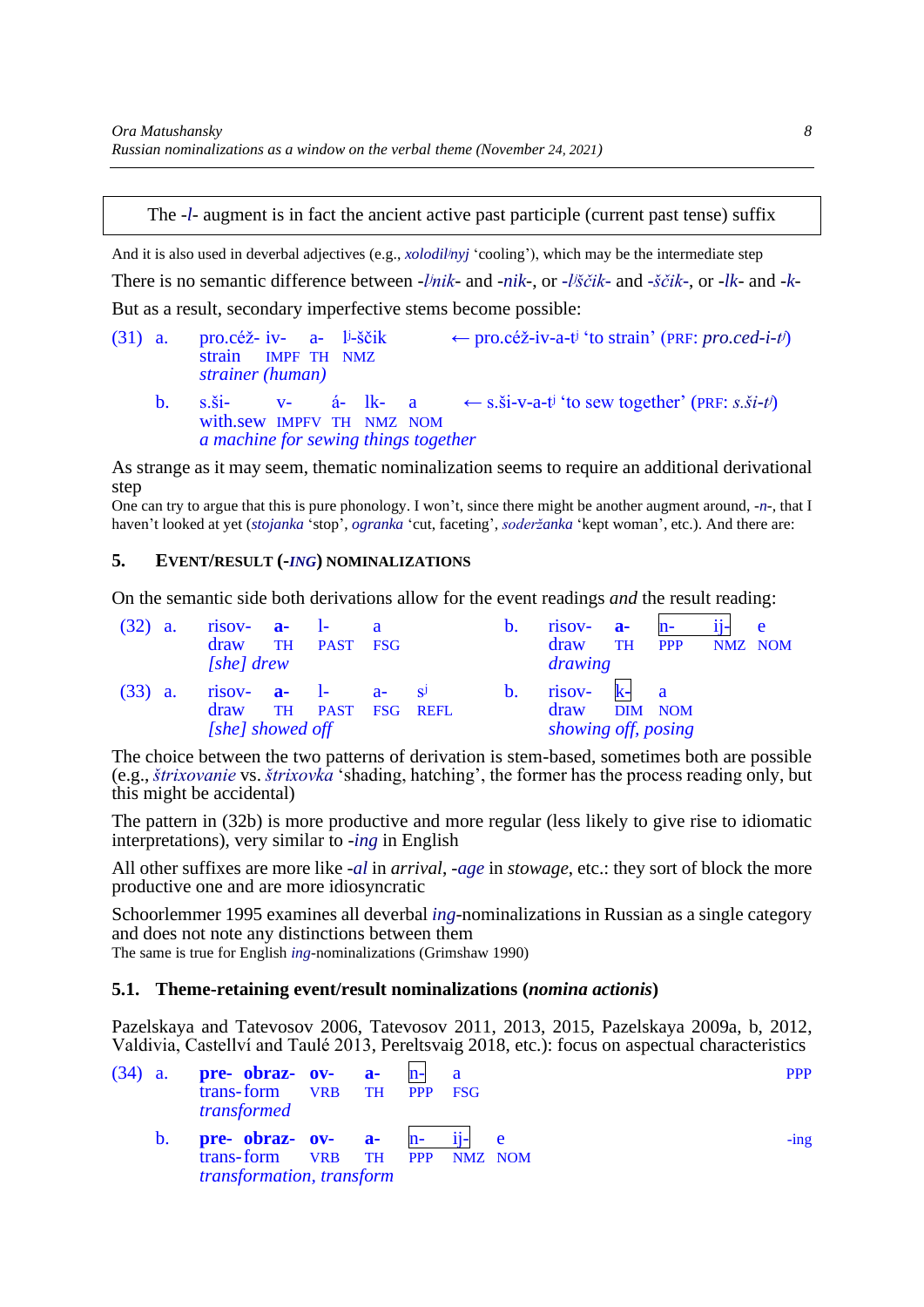Babby 1993, 1997, Sadler, Spencer and Zaretskaya 1997, Rappaport 2001, Pazelskaya and Tatevosov 2008: derivation by the combination of the PPP-suffix (which has three surface realizations, [n], [en] and [t]) and the abstract nominalizing suffix -*ij*- (with an allomorph -*ĭj*-, cf. *zdorovje/zdravie* 'health'):

The underlying form of the surface [n]/[en] and even the distribution of the two allomorphs are subject to debate (see Feldstein 1986, Garde 1998:329-332)

<span id="page-8-0"></span>

|                | $(35)$ a. ot- kry- t- a                                     |  | <b>PPP</b> |
|----------------|-------------------------------------------------------------|--|------------|
|                | from cover PPP FSG                                          |  |            |
|                | [is] opened, discovered                                     |  |            |
| $\mathbf{c}$ . | ot- $kry t-$ ij- $e$<br>from cover PPP NMZ NOM<br>discovery |  | $-$ ing    |

This **allomorphy** is phonologically determined but not derived by regular phonological rules (Halle 1973, Feldstein 1986, Garde 1998:329-332, Sadler, Spencer and Zaretskaya 1997) The lack of a theme suffix in [\(35\)](#page-8-0) is due to the fact that the verb is athematic: the -*t*- allomorph is only found with athematic verbs and after the suffix -*nu*-

Babby 1993: for both PPPs and event/result nominals "the initial verb's external theta-role is dethematized, and the initial verb stem is converted into a [+N] (nominal) stem"

Pazelskaya and Tatevosov 2008: a two-step derivation:

(36)  $/ + \emptyset \rightarrow verb$ stem  $\langle \qquad \qquad +\varnothing \rightarrow$  participle  $+$  PPP  $\rightarrow$  nominal  $+ i j \rightarrow nominal$ 

The distribution of Grimshaw's (1990) three readings (complex event, simple event, result) depends on the stem (Schoorlemmer 1995, Sadler, Spencer and Zaretskaya 1997, Pazelskaya 2003, 2009a, b, etc.):

Notice the transitive softening in [\(37b](#page-8-1), d), showing the presence of the verbal theme -*i*-

<span id="page-8-1"></span>

| (37) | a.             | $ii -$<br>pis-<br>$a-$<br>$n-$<br>e<br>write<br>PPP NMZ NOM<br><b>TH</b><br>writing   | <b>RES/CEN</b> |
|------|----------------|---------------------------------------------------------------------------------------|----------------|
|      | $\mathbf{b}$ . | $en- ij-$<br>kip <sup>j</sup> ač-<br>e<br>boil.TH PPP NMZ NOM<br>boiling              | <b>SE/CEN</b>  |
|      | $\mathbf{c}$ . | star- $a-$<br>e<br>$11 -$<br>$n-$<br>TH PPP<br>NMZ NOM<br>try<br>endeavour            | <b>SE</b>      |
|      | $\mathbf{d}$ . | ot.noš-<br>$en-$<br>$11 -$<br>e<br><b>PPP</b><br>PRFX.carry.TH<br>NMZ NOM<br>relation | <b>RES</b>     |

Resulting interpretations are semantically transparent, some of the few exceptions are:

(38) a. *imenie* 'manor'  $\leftarrow$  *imet<sup>j</sup>* 'to possess' b. *priležanie* 'assiduity, diligence' ← *priležatʲ* 'to adjoin, to lie adjacent to'

Internal structure: both Aktionsart prefixes and the secondary imperfective suffix are allowed:

(39) a. ot- kry- v- **a-** n- ij- e PRFX cover IMPV TH PPP NMZ NOM *opening*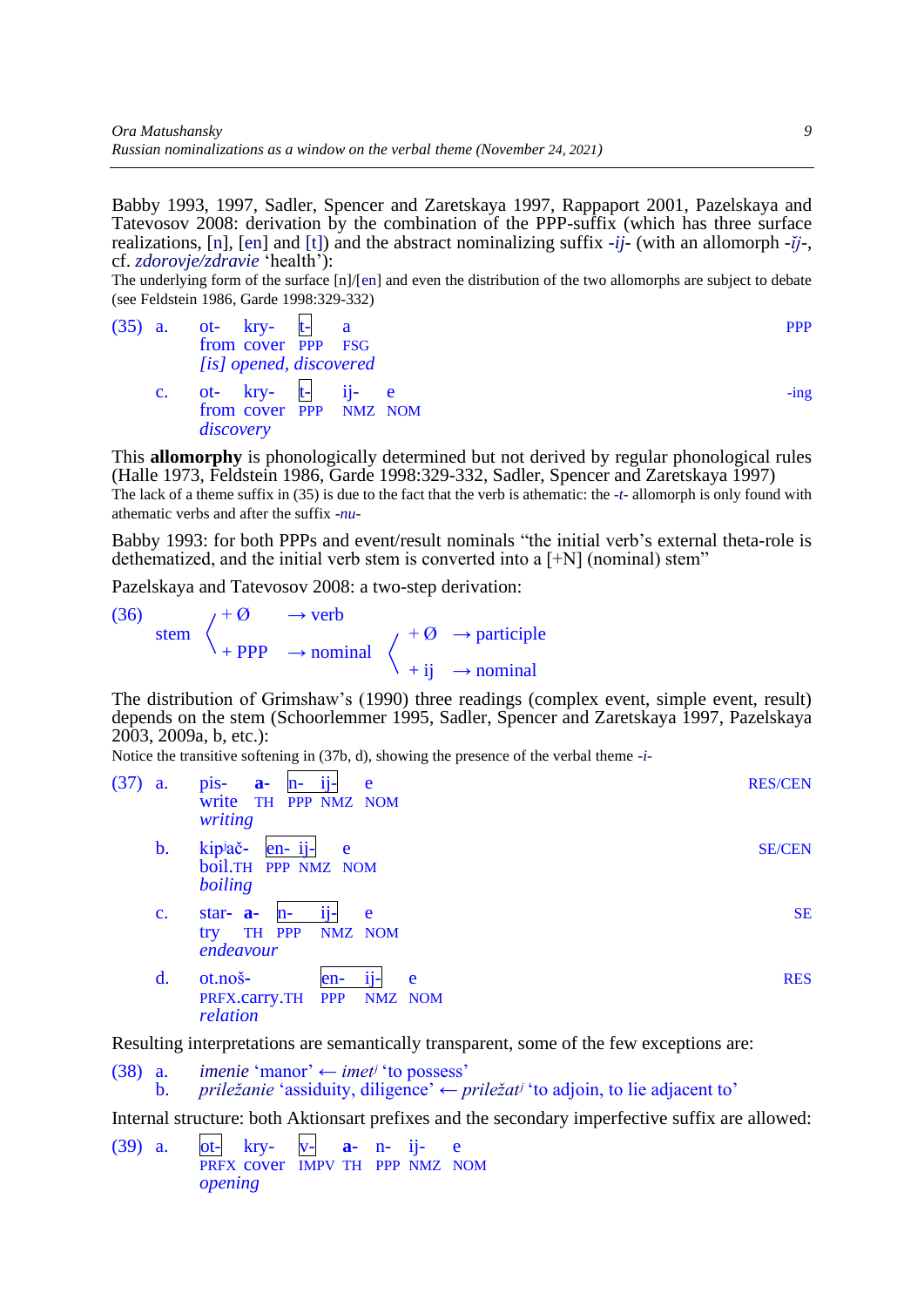#### b. ras- pečat- yv- **a-** n- ij- e PRFX print IMPV TH PPP NMZ NOM *printing out*

The use of the secondary imperfective suffix is not necessary for the process interpretation (see Pazelskaya 2003 for discussion and references)

PPP-*ij*- summary: what is relevant for us in thematic *nomina actionis*:

- ➢ a given PPP-*ij* nominal can have a complex event, simple event or result reading, or some combination of the three
- ➢ they **can have idiosyncratic interpretations** (as far as I can see, these are always non-eventive)
- ➢ secondary imperfectives form only PPP-*ij* nominals and these have only complex event readings (Schoorlemmer 1995 lists some exceptions like *vsxlipyvanie* 'sob')
- ➢ the presence of inner aspect prefixes does not require the secondary imperfective suffix for imperfective interpretation and its presence seems to distinguish lexical nuances (e.g., the idiomatic *raspisanie* 'schedule' vs. the predictable *raspisyvanie* 'assigning, painting' from *raspisatʲ/raspisyvatʲ* 'to assign, paint')
- ➢ the PPP-*ij* sequence is purely deverbal and obligatorily retains the theme

This theme-retaining nominalization is very regular and mostly predictable (as well as most recent chronologically)

#### **5.2. Theme-lacking event/result nominalizations**

Athematic *ing*-nominalizations can be formed with a variety of suffixes (see Pazelskaya 2009b for a partial list), though none seem to be as productive as the PP-*ij* combination

They are clearly not purely deverbal. For instance, the abstract suffix -*stv*- derives states [\(40a](#page-9-0)), abstract properties [\(40b](#page-9-0)), group nouns [\(40c](#page-9-0)) and also activities [\(41\)](#page-9-1):

- <span id="page-9-0"></span>(40) a. *vdovstvo* 'widowhood' ← *vdova* 'widow'
	- b. *udobstvo* 'comfort' ← *udobnyj* 'comfortable'
	- c. *kupečestvo* 'merchant class, the state of being a merchant' ← *kupec* 'merchant'
	- d. *proizvodstvo* 'production' ← *proizvoditʲ* 'to produce'

<span id="page-9-1"></span>

| $(41)$ pro.iz.vod-stv- o |  | $\leftarrow$ pro.iz.vod- i- t |  | <b>RES/EN/CEN</b> |
|--------------------------|--|-------------------------------|--|-------------------|
| produce NMZ NOM          |  | produce TH INF                |  |                   |
| writing                  |  | <i>to produce</i>             |  |                   |

The suffix -*k*- is a diminutive [\(42a](#page-9-2)), a feminizer [\(42b](#page-9-2)), a deadjectival nominalizer [\(42c](#page-9-2)) and a generic nominalizer in principle [\(42d](#page-9-2), e), permitting deverbal nominalization [\(42f](#page-9-2)):

- <span id="page-9-2"></span>(42) a. *myška* 'small mouse'  $\leftarrow$  *myš<sup>j</sup>* 'mouse'
	- b. *avtor* 'author' ← *avtorka* 'a female author'
	- c. *zelʲonka* 'brilliant green' ← *zelʲonyj* 'green'
	- d. *kastorka* 'Castor oil' ← *kastorovoe maslo* 'Castor oil', from a cranberry root
	- e. *palka* 'a stick', from a cranberry root
	- f. *peredelka* 'redoing, alteration, also: jolly mess' ← *peredelatʲ* 'to redo' cf. *peredelyvanie* 'redoing' ← *peredelyvatʲ* 'to redo (impf.)'

### Derivation by truncation (null derivation, **conversion**) is also possible:

<span id="page-9-3"></span>(43) a. *vybros* 'ejection'  $\leftarrow$  *vy.bros-i-t<sup>j</sup>* 'to toss out, eject' b. *spusk* 'descent'  $\leftarrow$  *s.pusk-a-t<sup>j</sup>-s<sup>j</sup>a* 'to descend'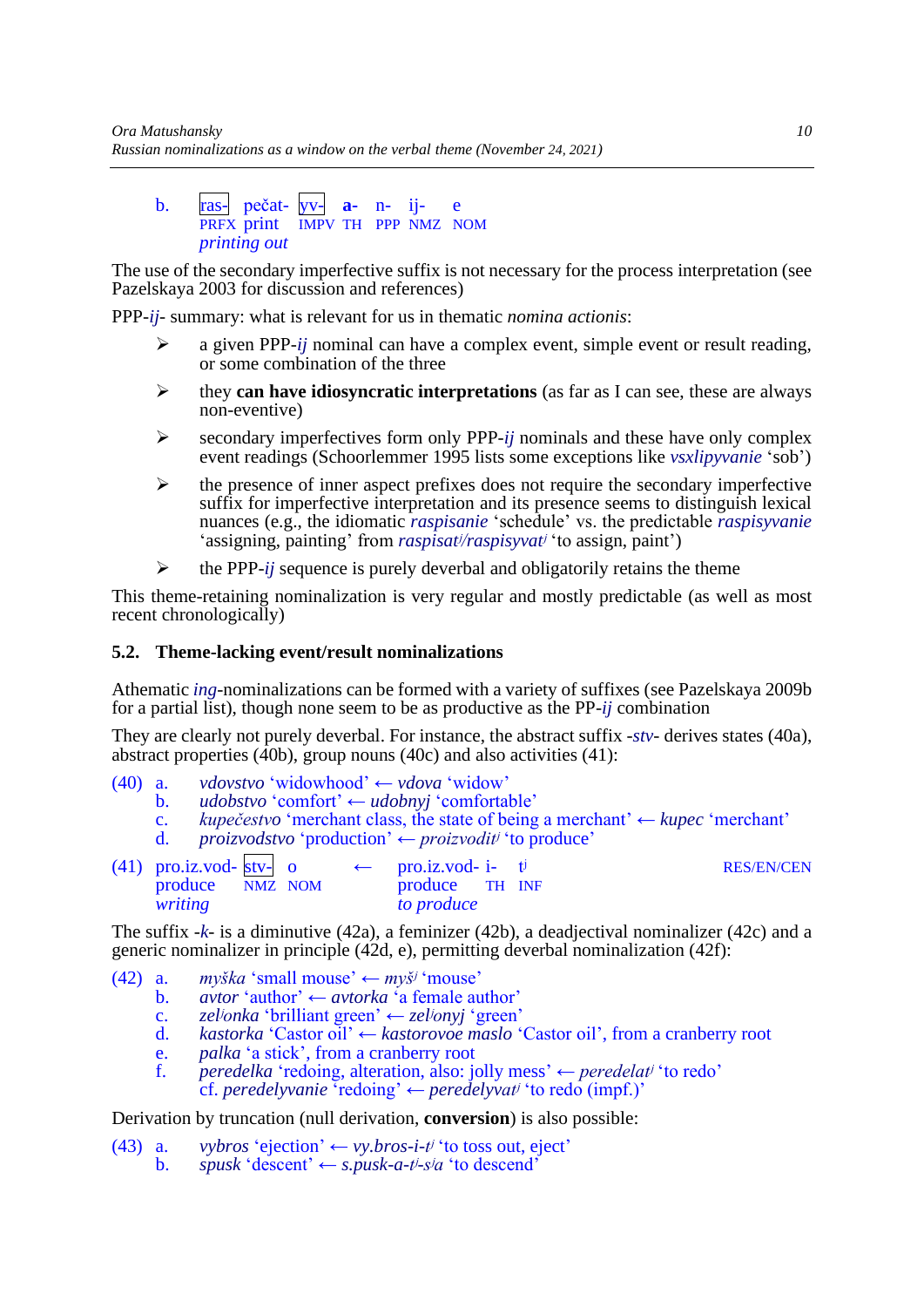Pazelskaya 2009a, b notes that it is not always obvious what the direction of the derivation is, but the presence of purely verbal prefixes [\(43a](#page-9-3)) is a clear sign of null derivation Most Russian prefixes also function as prepositions, but *vy-* 'out of' is an exception

Schoorlemmer 1998: non-PPP-*ij* nominals show both event and result interpretations (similar results in, e.g., Alexiadou and Grimshaw 2008, for English *-ing* vs. *-ment*):

The lack of transitive softening in [\(44b](#page-10-0)) (would have been *gotovlʲka*) or in [\(47c](#page-11-0)) below shows the lack of the theme

<span id="page-10-0"></span>

| (44) | <b>a</b> .     | zavar-<br>prepare<br><i>brewing, brew; wielding</i>  | $\mathbf{k}$ - | a<br>NMZ NOM | $\leftarrow$ | za.var-<br>PRFX.cook TH INF<br>to brew; to wield |       | – t                                           | <b>RES/CEN</b> |
|------|----------------|------------------------------------------------------|----------------|--------------|--------------|--------------------------------------------------|-------|-----------------------------------------------|----------------|
|      | b.             | gotov-<br>prepare NMZ NOM<br><i>food preparation</i> | $\mathbf{k}$ - | a            | $\leftarrow$ | gotov-<br>prepare<br>to prepare                  | $1 -$ | $-t$<br>TH INF                                | <b>EN/CEN</b>  |
|      | $\mathbf{c}$ . | nastoj-<br>brew<br>a kind of liqueur                 |                | a<br>NMZ NOM | $\leftarrow$ | na.stoj-<br>PRFX.stand TH                        | $a-$  | v<br><b>INF</b><br>to brew (make liquor from) | <b>RES</b>     |

Pazelskaya 2009a, b: event/result nominals derived by -*k*- and by -*0*- have the same range of interpretations as those derived by the PPP-*ij* sequence

Corpus studies analyzing the distribution of deverbal nominals in with -*nij*-, -*k*- and -*0*- by tracking and analyzing the occurrences in the corpus of 10 frequent nouns of each type in a situation reading:

- (i) the base can be telic or atelic for all three types
- (ii) -*0 nomina actionis* are mildly preferentially intransitive, while -*k* and -*nij* ones are preferentially transitive
- (iii) for most properties examined (including durative adverbials and adjectives, overt internal argument, the presence of a possessor, ability to control, etc.): no obvious difference between -*k*- and -*nij*- nominals

Such nouns can contain verbal prefixes [\(42f](#page-9-2)), but **not secondary imperfective suffixes**

What is relevant for us in athematic *nomina actionis*:

- $\triangleright$  a given non-thematic deverbal nominal can have a complex event, simple event or result reading, or some combination of the three
- ➢ they **can have idiosyncratic interpretations** (as far as I can see, these are always non-eventive)
- $\triangleright$  they cannot contain secondary imperfective suffixes, but can contain inner (lexical) aspect prefixes
- $\triangleright$  the presence of inner aspect prefixes permits imperfective interpretation
- $\triangleright$  none of these suffixes seem purely deverbal or can retain the theme

## **5.3. Comparison**

When two types of nominals are derived from the same stem, non-PPP-*ij* nominals may fail to show an eventive interpretation, but PPP-*ij* nominals must have it:

(45) a. stoj- a- tʲ stand TH INF *to stand*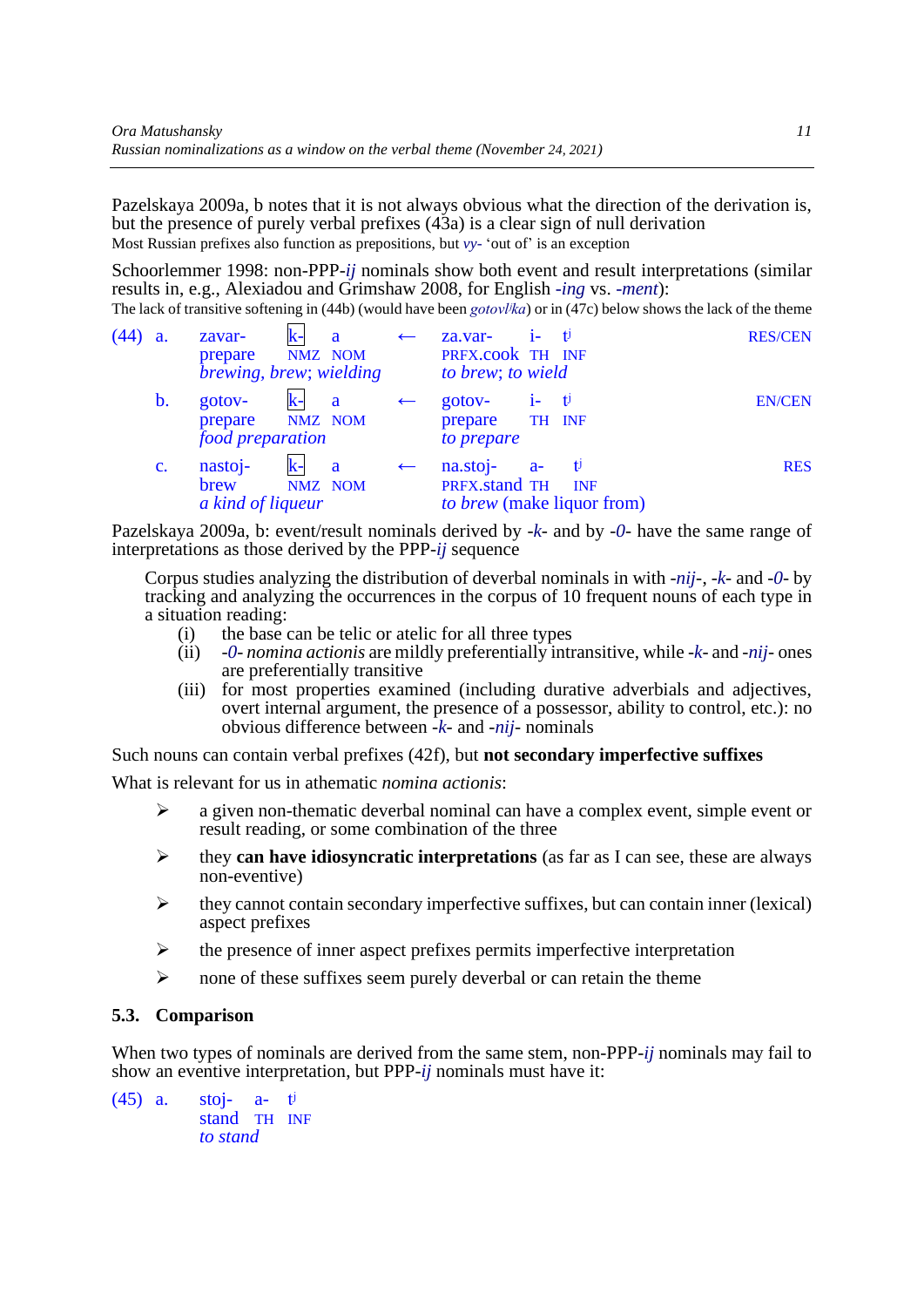| $\mathbf{b}$ . | stoj- $a - n - i$ j- e<br>stand TH PPP NMZ NOM | process nominal |
|----------------|------------------------------------------------|-----------------|
| $\mathbf{c}$ . | standing<br>$sto$ j-<br>a<br>stand NMZ NOM     | result nominal  |
|                | stance                                         |                 |
|                | But often both nominals are eventive:          |                 |

<span id="page-11-0"></span>

| verb                   | $\sin$<br>$0V - a - 1$<br>$\overline{a}$<br>cipher/code VBZ TH PAST FSG<br>[she] ciphered/coded                                             | $(46)$ a.      |
|------------------------|---------------------------------------------------------------------------------------------------------------------------------------------|----------------|
| process nominal        | $\text{Sifr}$ - $\text{OV}$ - $\text{a}$ -<br>$n-11-$<br>e<br>cipher/code VBZ TH PPP NMZ NOM<br>ciphering/coding                            | $\mathbf{b}$ . |
| process/result nominal | $\sin$<br>$\overline{\text{ov}}$ - $\overline{\text{k}}$ -<br><sub>a</sub><br>cipher/code VBZ NMZ NOM<br>ciphering/coding; ciphered message | $\mathbf{c}$ . |
| verb                   | ras- pečat- $(yv-)$ <b>a-</b> $l-$ a<br>PRFX print IMPV TH PAST FSG<br>[she] printed out (perfective/imperfective)                          | (47)<br>a.     |
| process nominal        | ras- $pe\check{c}at$ - $yy$ - $a$ - $n$ - $ij$ - $e$<br>PRFX print IMPV TH PPP NMZ NOM<br><i>printing out</i>                               | $\mathbf{b}$ . |
| process/result nominal | ras- pečat- k- a<br>PRFX print NMZ NOM<br>printing out, printout                                                                            | $\mathbf{c}$ . |

From the point of view of argument structure and inner aspect thematic and athematic deverbal nouns do not differ (Schoorlemmer 1998, Pazelskaya 2009a, b)

### The main (only) difference is that **only thematic nominalization can contain the secondary imperfective suffix**

While it is also purely deverbal, the question remains open if athematic suffixes are necessarily category-neutral. One possible counterexample is the non-productive suffix -*ĭb*- (e.g., *kosʲba* 'mowing'), Luka Szucsich, p.с.

Summarizing, the presence or absence of the theme vowel does not seem to affect the resultant interpretation of event nominals

Similar observation in Oltra-Massuet 2021 for the *ción*-nominalization with thematic vs. athematic verb stems in Spanish (*construcción* vs. *edificación* 'building')

The fact that the PPP-*ij* sequence is complex correlates with what we have observed with the augment -*l*-

I'm not sure -*k*- nominalizations are not complex, as they might trigger ablaut (e.g., *nabojka* 'heel protector', from the root -*bĭj*-, cf. zero-derived *priboj* 'surf, breakers'), which the non-deverbal -*k*- never does

#### Descriptively, **deverbal nominalization containing a thematic suffix appears to require an intermediate step that is at least historically non-finite**

Apparent exception: the agentive suffix -*telʲ*- (the standard view is that it is a cognate of the Latin -*tōr*-, from PIE, see Naccarato 2019:62)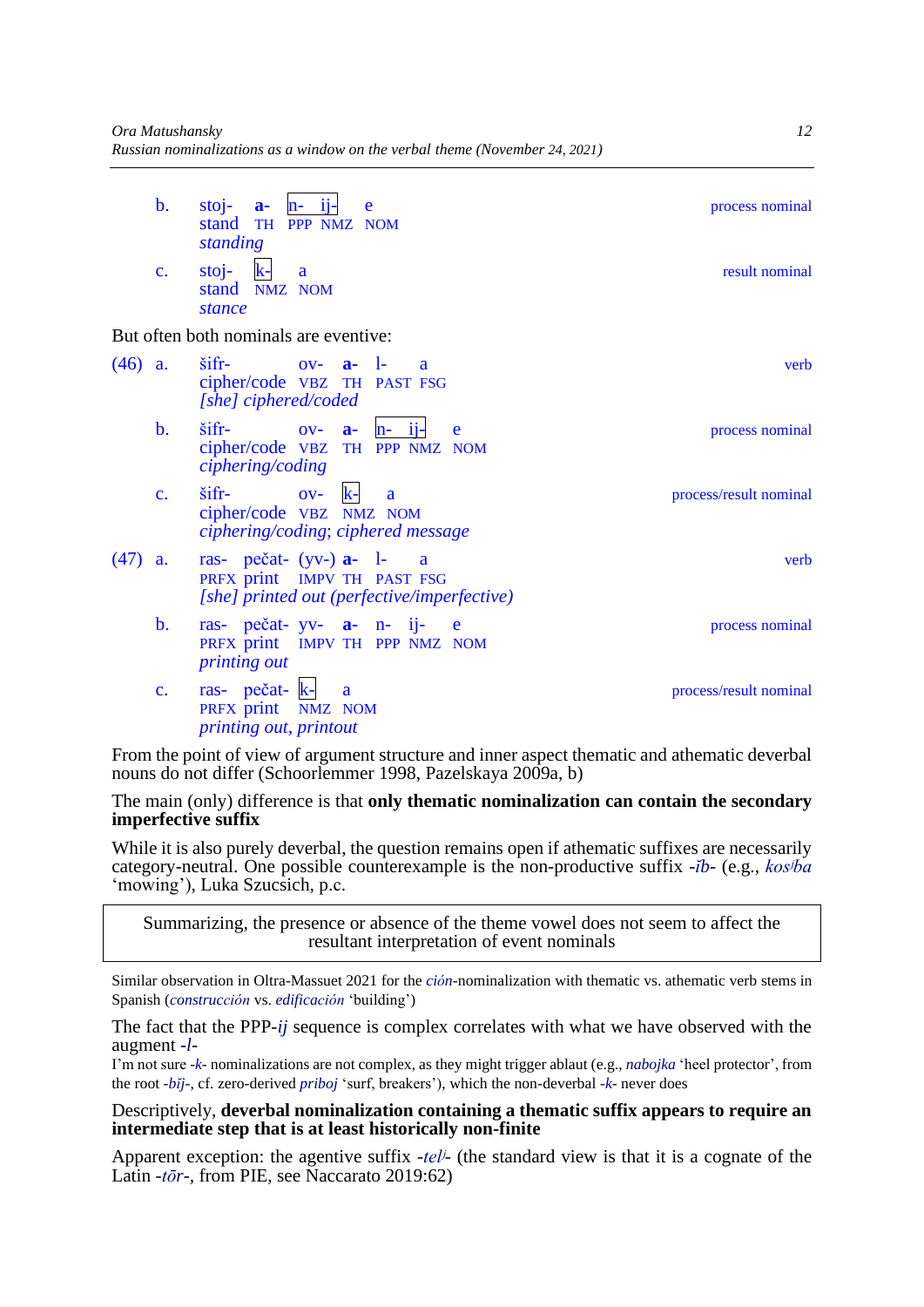# **5.4. On the stems of -***telʲ***- nouns**

Possibility: *-tel<sup>j</sup>*- is derived from the infinitive (and the double [t] is degeminated)

Evidence: athematic verbs with infinitives not ending in [t<sup>j</sup>]

Only two of them combine with -*telʲ*-:

Although in other Slavic languages such examples are regular (Luka Szucsich, p.с.)

- (48) a. *blʲustí* 'to guard' (-*blʲud*-) → *blʲustitelʲ* 'keeper, guardian'
	- b. *rastí* 'to grow' (-*rost*-) → *rastitelʲnyj* 'vegetal' (via the missing stem \**rastitelʲ*; there is also the transitive verb *rastítʲ* 'to grow', but it is unlikely to be the base)

However, 2<sup>nd</sup> conjugation -*e*-verbs show that this impression is misleading: the few of them that form -*telʲ*-agentives, do so with the thematic suffix -*i*-:

- (49) a. zr-e-t<sup>j</sup> 'to behold', zr-i-t 'beholds'  $\rightarrow$  *zritel<sup>j</sup>* 'spectator'
	- b. smotr-e-t<sup>*i*</sup> 'to watch', smotr-i-t 'watches'  $\rightarrow$  *smotritel<sup>j</sup>* 'inspector, custodian'
	- c. povel-e-tʲ 'to order', povel-i-t 'orders' → *povelitelʲ* 'lord, master'
	- d. gn-a-tʲ 'to chase', gon-i-t 'chases' → *gonitelʲ* 'oppressor'

This is not the present tense suffix, since -*a*-verbs of the second conjugation retain their -*a*- in the agentive (one verb):

(50) derž-a-tʲ 'to hold', derž-i-t 'holds' → *deržatelʲ* 'holder'

I think this supports my hypothesis (Matushansky [in progress]) that themes can undergo ablaut

#### **6. CONCLUSION AND FURTHER QUESTIONS**

Theme-lacking nominals do not seem to be semantically different from athematic nominals in areas where they intersect:

- $\triangleright$  core interpretations: agent (developing into instrument) and event/result  $\triangleright$  athematic nominals have other meanings available as well (e.g., place)
- ➢ athematic nominals have other meanings available as well (e.g., place)

Athematic nominals cannot be formed from secondary imperfectives in -*yv*-

Three types of deverbal nominalization in Russian:

- ➢ purely deverbal suffixes: -*telʲ* and PPP-*ij*, which attach on top of the theme, and -*un*-, which doesn't
- ➢ non-categorizing suffixes: -*0*-, -*k*-, etc. (general purpose nominalizers with vague semantics) and -*nik*-, -*ščik*-, -*ec*- (with agentive semantics only)
- ➢ mixed nominalization: a combination of suffixes (-*l* + -*nik*-, *-ščik-* or -*k*-)

Russian null-derived nominalizations seem to be deverbal (we know this from the presence of verbal prefixes), yet athematic (and the lack of a theme cannot be attributed to phonology)

Thematic nominalizations can contain more material (secondary imperfective suffix), but the resulting range of meanings is the same

What seems to emerge as the full picture is that **the presence of a theme suffix necessitates the presence of another suffix between the theme and the nominalizer**

Babby 1993, Pazelskaya and Tatevosov 2008 suggest that these suffixes are deverbalizers, and true nominalizers are added on top

We still don't know what the presence of a theme does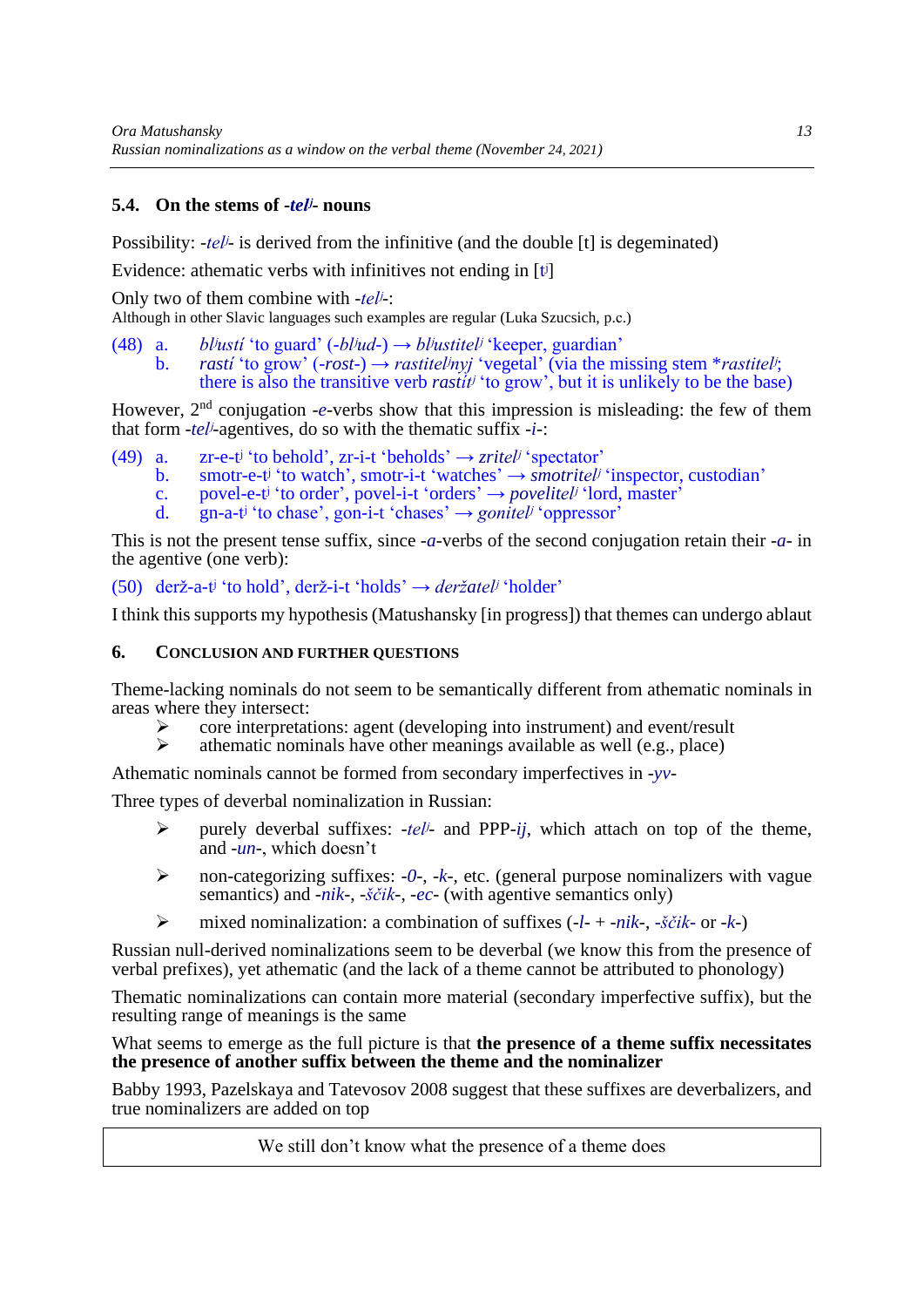But **there is absolutely no reason to believe that it introduces the event argument or the external argument**: both inner aspect and the semantic external argument are present to the same extent in thematic and athematic deverbal nominals

Issues for future work:

- ➢ is there another way of testing if the suffix -*telʲ* is built on the infinitive stem?
- ➢ why do we need the -*l* and PPP augments? What is the difference between them?
- $\triangleright$  null-derived nominalizations are overwhelmingly event/result ones when simple yet permit agentive interpretation in compounding. Why?
- ➢ de-participial (i.e., PPP-*ij*) event/result nominalizations are interestingly restricted when it comes to secondary imperfectives derived with the zero allomorph of the SI suffix (Sadler, Spencer and Zaretskaya 1997)
- ➢ derivation with a **missing step** remains a huge puzzle (apparent extension of the circumfix issue, except that the two suffixes are contiguous)

# **7. APPENDIX: SOME ADDITIONAL DATA**

### **7.1. -***l***- augmentation**

It seems that augmented derivation is more recent and more productive

When both -*lk*- and -*k*- are possible for the same stem, the non-augmented one generally yields a process nominal and the augmented one, an instrument:

- (51) a. davilka 'a press'  $\leftarrow$  dav-i-t<sup>j</sup> 'to press' b. davka 'a crush, jam'
- (52) a. doilka 'a malking machine' b. dojka 'milking'

However, in the absence of a pair the reverse distribution of interpretations is possible:

| $(53)$ a. | dudka 'a pipe'<br>b. lejka 'a watering can' | $\leftarrow$ dud-e-t <sup>j</sup> 'to pipe'<br>instrument<br>$\leftarrow$ li-t <sup>j</sup> 'to pour'                                                                                                |  |
|-----------|---------------------------------------------|------------------------------------------------------------------------------------------------------------------------------------------------------------------------------------------------------|--|
| $(54)$ a. | otdelka 'finishing, trimmings'              | $\leftarrow$ ot.del-a-t <sup>j</sup> 'to finish, to trim' event/result<br>b. parilka 'a sweating room (in a sauna)' $\leftarrow$ par-i-t <sup>i</sup> -s <sup>j</sup> a 'to take a steam bath' place |  |

All -*lʲščik*- derivations are animate

# **7.2. Compounding**

Both -*0*- and -*k*- suffixes can create **agentive nouns** as well, but mostly in compounds:

| $(55)$ a. | $les-o-rub$ 'logger' $\leftarrow$ les 'forest' + rub-i-t' 'to chop'<br>led-o-rub 'ice-axe' $\leftarrow$ led 'ice' + rub-i-t <sup>j</sup> 'to chop'                   | agent<br>instrument |
|-----------|----------------------------------------------------------------------------------------------------------------------------------------------------------------------|---------------------|
| $(56)$ a. | sam-o-uč-k-a 'autodidact' $\leftarrow$ sam 'self' + uč-i-t <sup>j</sup> 'to study'<br>$mias-o-rub-k-a$ 'meat grinder' $\leftarrow miaso$ 'meat' + rub-i-t' 'to chop' | agent<br>instrument |

**The -***0***- suffix does not create agentive nouns outside of compounds** (and while productive, it only applies to a closed class of roots), the -*k*- suffix does so rarely (and then usually yields instruments rather than agents):

| $(57)$ a. | zaznajka 'conceited person' $\leftarrow$ za.zna-t <sup>j</sup> -s <sup>j</sup> a 'to take on airs'                | agent      |
|-----------|-------------------------------------------------------------------------------------------------------------------|------------|
|           | <i>lejka</i> 'watering pot' $\leftarrow$ <i>li-t'</i> 'to pour' (root: <i>-lij-</i> , cf. imperative <i>lej</i> ) | instrument |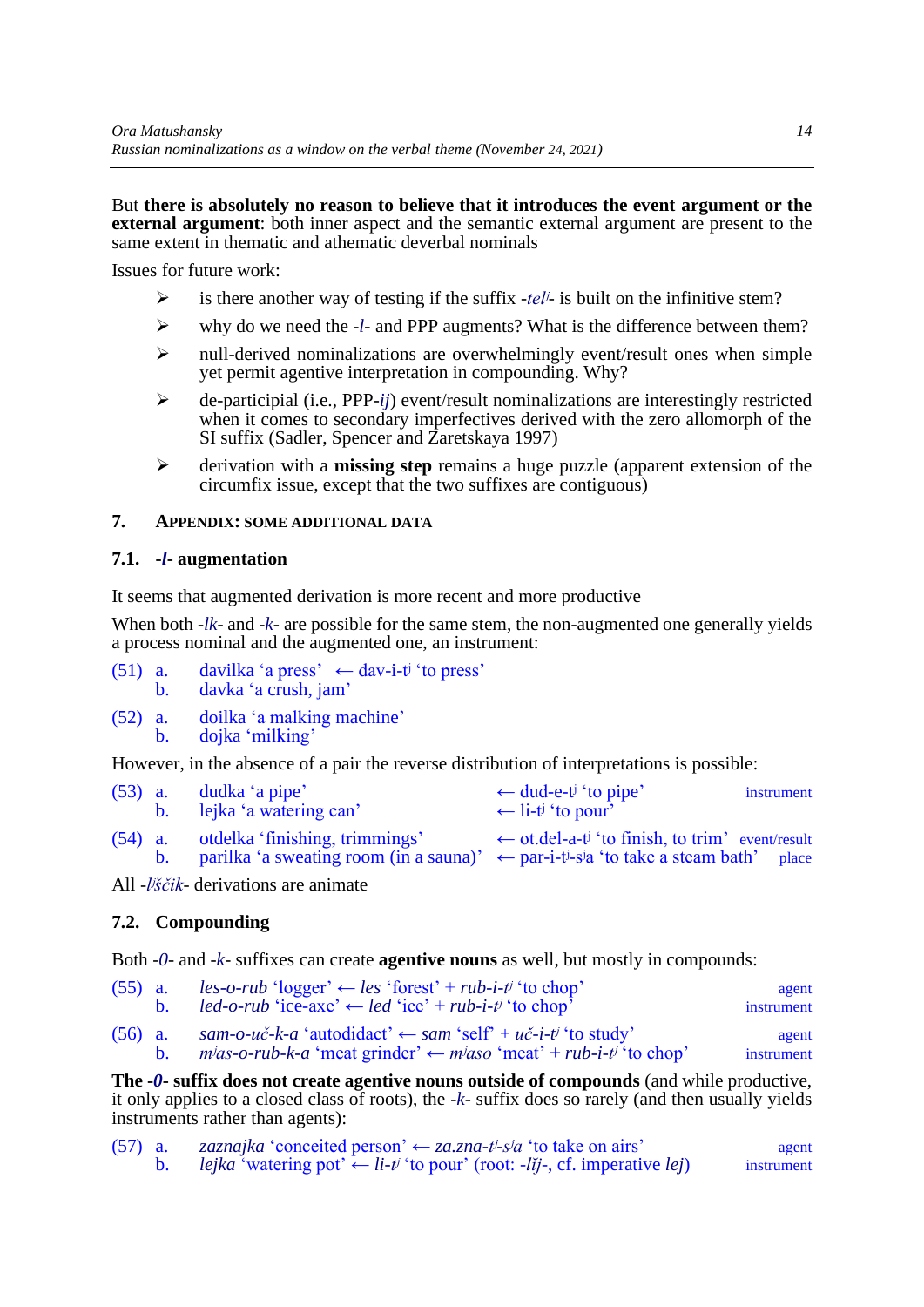Why does compounding make more options available? Same noted for English **parasynthetic compounds**, e.g., *churchgoer*

Both -*0*- and -*k*- suffixes are not category-specific

For -*k*- it has been shown in [\(42\)](#page-9-2). For -*0*- it is far more complicated because back-formation is often reanalyzed:

This is a very complicated topic. See Sigalov 1986 for some discussion of truncation in Russian

- (58) a. *fizik* 'psysicist' ← *fizika* 'physics' denominal
	-
	- b. *demokrat* 'democrat' ← *demokratija* 'democracy'
	- c. *liberal* 'a liberal' ← *liberalizm* 'liberalism' (or *liberalʲnyj* 'liberal')
	- d. *memorial* 'a memorial' ← *memorialʲnyj* 'memorial' deadjectival

#### **7.3. Missing steps**

Tradition views the PPP-*ij* complex as a single suffix

PPP-*ij* nominals can be formed from **passive and intransitive verbs** (looks like *priscianic word formation* (Matthews 1972)):

- (59) a. muč-i-tʲ reflexive dolor-TH-INF *to torture*
	- b. muč-i-tʲ-sʲa dolor-TH-INF-REFL *to suffer*
	- c. muč-0-en-ij-u dolor-TH-PPP-NMZ-DATII *suffering*
- $(60)$  a. pas-t<sup>j</sup> unaccusative fall-INF *to fall*
	- b. pad-en-ij-u fall-PPP-NMZ-DATII *suffering*

**Missing derivational steps**: Russian **secondary imperfectives** do not form PPPs (Sadler, Spencer and Zaretskaya 1997, Borik and Gehrke 2018), but they can form PPP-*ij* nominals, even though the contribution of the suffix there does not seem to be aspectual, see Comrie 1980, Sadler, Spencer and Zaretskaya 1997)

Ineffability is attested though for null-derived "theme-changing" secondary imperfectives, which do not allow PPPs (Sadler, Spencer and Zaretskaya 1997)

The issue of missing derivational steps is huge for Russian morphology, but too complicated to deal with here

## **8. REFERENCES**

Alexiadou, Artemis, and Jane Grimshaw. 2008. Verbs, nouns and affixation. In *SinSpeC (1)*, ed. by Florian Schäfer. *Working Papers of the SFB 732, University of Stuttgart*, 1–16.

Alexiadou, Artemis, and Florian Schäfer. 2010. On the syntax of episodic vs. dispositional *er* nominals. In *The Syntax of Nominalizations across Languages and Frameworks*, ed. by Artemis Alexiadou and Monika Rathert, 9–38. Berlin: Mouton.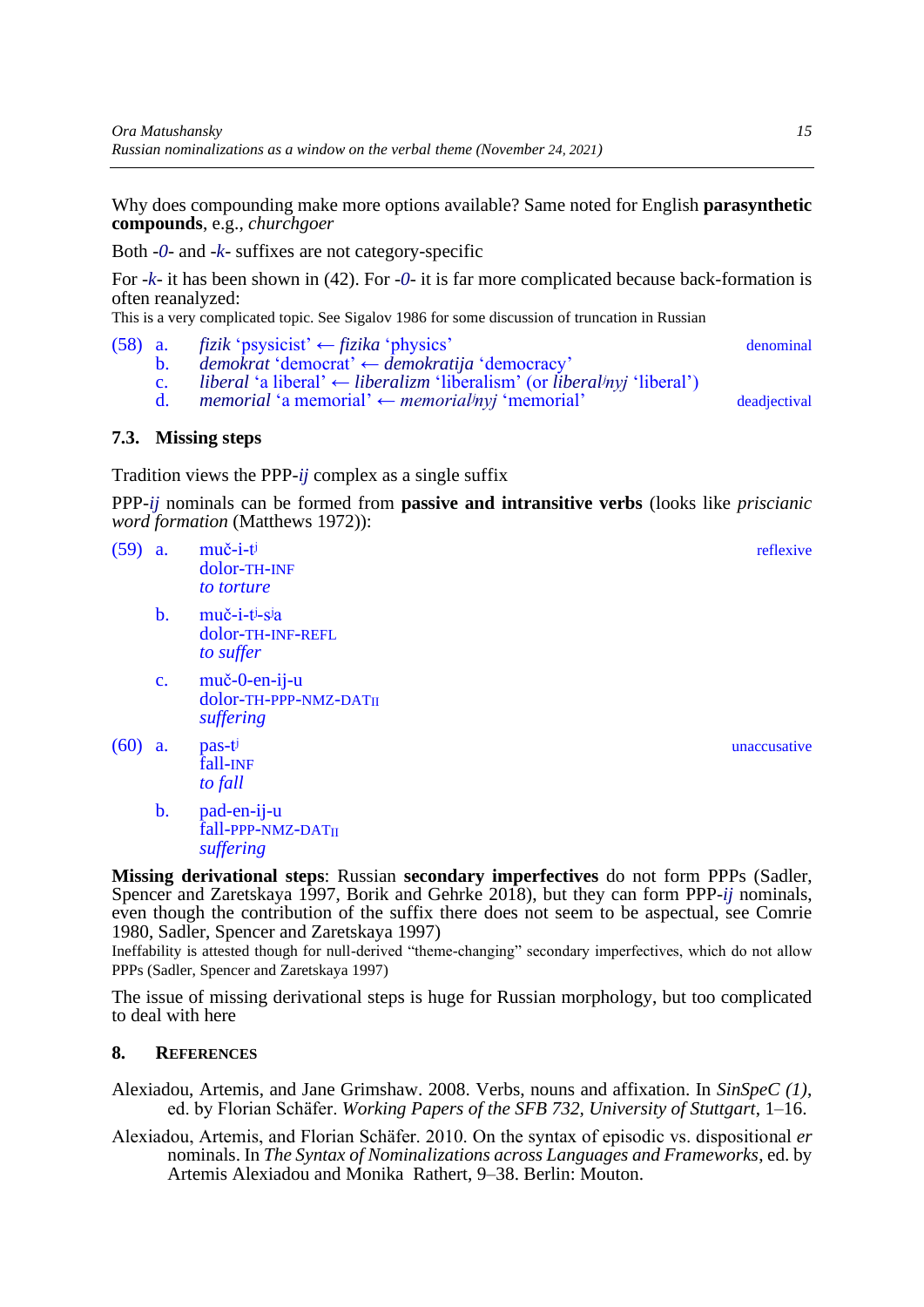Aronoff, Mark. 1994. *Morphology by Itself*. Cambridge, MA: MIT Press.

- Arregi, Karlos. 2000. How the Spanish verb works. Paper presented at *Linguistic Symposium on Romance Languages (LSRL) 30*, University of Florida, Gainesville, February 24-27, 2000.
- Arsenijević, Boban, and Stefan Milosavljević. 2021. Serbo-Croatian theme vowels carry functional features. Paper presented at *Theme vowels in V(P) Structure and beyond*, University of Graz, April 22-23, 2021.
- Babby, Leonard. 1993. A theta-theoretic analysis of -en- suffixation in Russian. *Journal of Slavic Linguistics* 1, 3-43.
- Babby, Leonard. 1997. Nominalization in Russian. In *Formal Approaches to Slavic Linguistics, The Cornell Meeting 1995*, ed. by Wayles Browne, Ewa Dornisch, Natalia Kondrashova and Draga Zec, 53-85. Ann Arbor: Michigan: Slavic Publications.
- Bethin, Christina Y. 1992. Iotation and gemination in Ukrainian. *The Slavic and East European Journal* 36, 275-301.
- Booij, Geert. 2007. Polysemy and Construction Morphology. In *Leven met woorden*, ed. by Fons Moerdijk, Ariane van Santen and Rob Tempelaars, 355-364. Leiden: Instituut voor Nederlandse Lexicologie.
- Borik, Olga, and Berit Gehrke. 2018. Imperfective past passive participles in Russian. In *Advances in formal Slavic linguistics 2016*, ed. by Denisa Lenertová, Roland Meyer, Radek Šimík and Luka Szucsich, 53-76. Berlin: Language Science Press.
- Coats, Herbert S., and Theodore M. Lightner. 1975. Transitive softening in Russian conjugation. *Language* 51, 338-341.
- Comrie, Bernard. 1980. Nominalizations in Russian: lexical noun phrases or transformed sentences? In *Morphosyntax in Slavic*, ed. by Catherine V. Chvany and Richard D. Brecht. Columbus: Slavica Publishers.
- Czerwiński, Piotr. 2015. *Негативно оценочные лексемы языка советской действительности. Обозначение лиц [Negative evaluating lexemes of the language of the Soviet reality]*: LitRes.
- Fábregas, Antonio. 2018. Theme vowels are verbs. In *The Unpublished Manuscript: A collection of Lingbuzz papers to celebrate Michal Starke's 50th birthday*, ed. by Pavel Caha, Karen De Clercq and Guido Vanden Wyngaerd, 51–62: Lingbuzz.
- Fábregas, Antonio. 2021. Theme vowels: a Kaynean analysis for Spanish. Ms., University of Tromsø.
- Feldstein, Ronald F. 1986. The Russian verbal stress system. *International Journal of Slavic Linguistics and Poetics* 33, 43-61.
- Garde, Paul. 1998. *Grammaire russe: phonologie et morphologie (2nd edition)*. Paris: Institut d'études slaves.
- Grestenberger, Laura. 2021. Are (Ancient Greek) theme vowels verb(alizer)s? Paper presented at *Theme vowels in V(P) Structure and beyond*, University of Graz, April 22-23, 2021.
- Grimshaw, Jane. 1990. *Argument Structure*. Cambridge, Mass.: MIT Press.
- Halle, Morris. 1963. O npaвилax pyccкoro cnpяжения [About the rules of Russian conjugation]. In *American Contributions to the Fifth International Congress of Slavists 1, September 1963, Sofia*, 113-132. The Hague: Mouton.
- Halle, Morris. 1973. The accentuation of Russian words. *Language* 49, 312-348.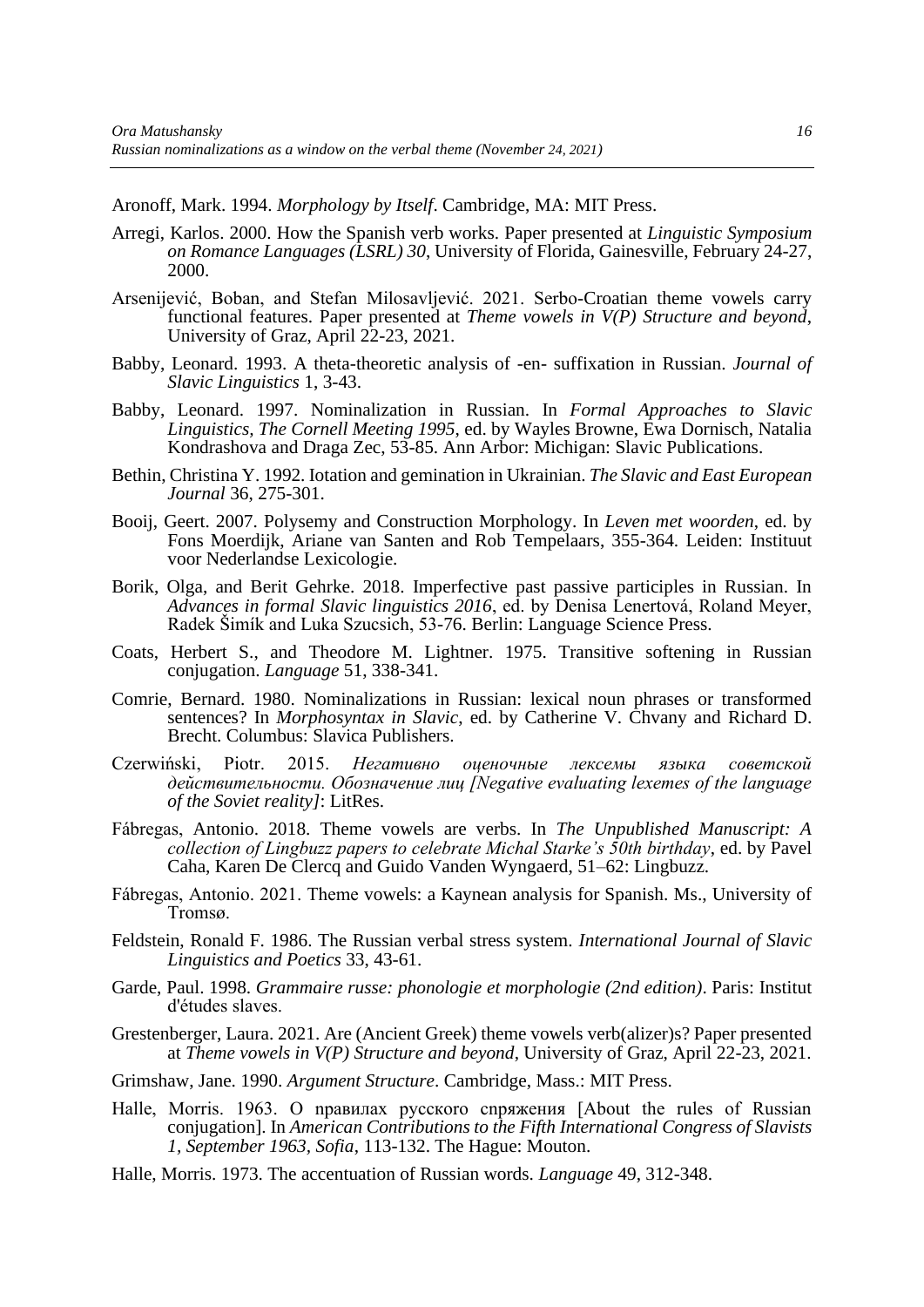Hippisley, Andrew R. 1998. Indexed stems and Russian word formation: a network morphology account of Russian personal nouns. *University of Kentucky Linguistics Faculty Publications* 43.

Jakobson, Roman. 1948. Russian conjugation. *Word* 4, 155-167.

- Kovačević, Predrag, Stefan Milosavljević, and Marko Simonović. 2021. Theme-vowel minimal pairs show argument structure alternations. Paper presented at *Theme vowels in V(P) Structure and beyond*, University of Graz, April 22-23, 2021.
- Lightner, Theodore M. 1972. *Problems in the Theory of Phonology, Vol. I: Russian Phonology and Turkish Phonology*. Edmonton: Linguistic Research, Inc.
- Lychyk, Victor. 1995. Russian agentive noun formation in the 1970s. *Canadian Slavonic Papers / Revue Canadienne des Slavistes* 37, 137-161.
- Marantz, Alec. 1984. *On the Nature of Grammatical Relations*. Cambridge, Mass.: MIT Press.
- Markman, Vita. 2008. On Slavic semelfactives and secondary imperfectives: Implications for the split 'AspP'. In *Proceedings of the 31st Annual Penn Linguistics Colloquium*. *Pennsylvania Working Papers in Linguistics 14/1*, 255-268.
- Marvin, Tatjana. 2016. On agentive and instrumental deverbal nominalizations in Slovenian. *Jezikoslovlje* 17, 321-337.
- Matthews, P. H. 1972. *Inflectional Morphology: A Theoretical Study Based on Aspects of Latin Verb Conjugation*. Cambridge: Cambridge University Press.
- Matushansky, Ora. 2021. ThEmAtIc nOn-Uniformity of Russian vocalic verbal suffixes. In *Theme vowels in V(P) Structure and beyond (ThV2021)*. University of Graz (Online).
- Matushansky, Ora. [in progress]. Ablaut and transitive softening in the Russian verb. Ms., CNRS.
- McIntyre, Andrew. 2014. Constraining argument structure in nominalizations: The case of English -er. *Lingua* 141, 121-138.
- Mišmaš, Petra, and Marko Simonović. 2021. Roots pretending to be theme vowels: *e/i* in Slovenian. Paper presented at *Theme vowels in V(P) Structure and beyond*, University of Graz, April 22-23, 2021.
- Naccarato, Chiara. 2019. Agentive (para)synthetic compounds in Russian: a quantitative study of rival constructions. *Morphology* 29, 1-30.
- Naccarato, Maria Chiara. 2017. Compound agent nouns in Russian: A comparison of rival word-formation constructions. Doctoral dissertation, University of Bergamo.
- Oltra-Massuet, Isabel. 2021. On the nature of theme vowels: a view from Catalan and Spanish. Paper presented at *Theme vowels in V(P) Structure and beyond*, University of Graz, April 22-23, 2021.
- Oltra-Massuet, Isabel, and Karlos Arregi. 2005. Stress-by-Structure in Spanish. *Linguistic Inquiry* 36, 43-84.
- Oltra Massuet, Isabel. 2000. *On the notion of theme vowel: A new approach to Catalan verbal morphology*. MIT Occasional Papers in Linguistics 19.
- Paykin, Katia. 2003. Deverbal nouns in Russian: in search of a dividing line. In *Contrastive Analysis in Language: Identifying Linguistic Units of Comparison*, ed. by Dominique Willems, Bart Defrancq, Timothy Colleman and Dirk Noël, 172-193. London: Palgrave Macmillan UK.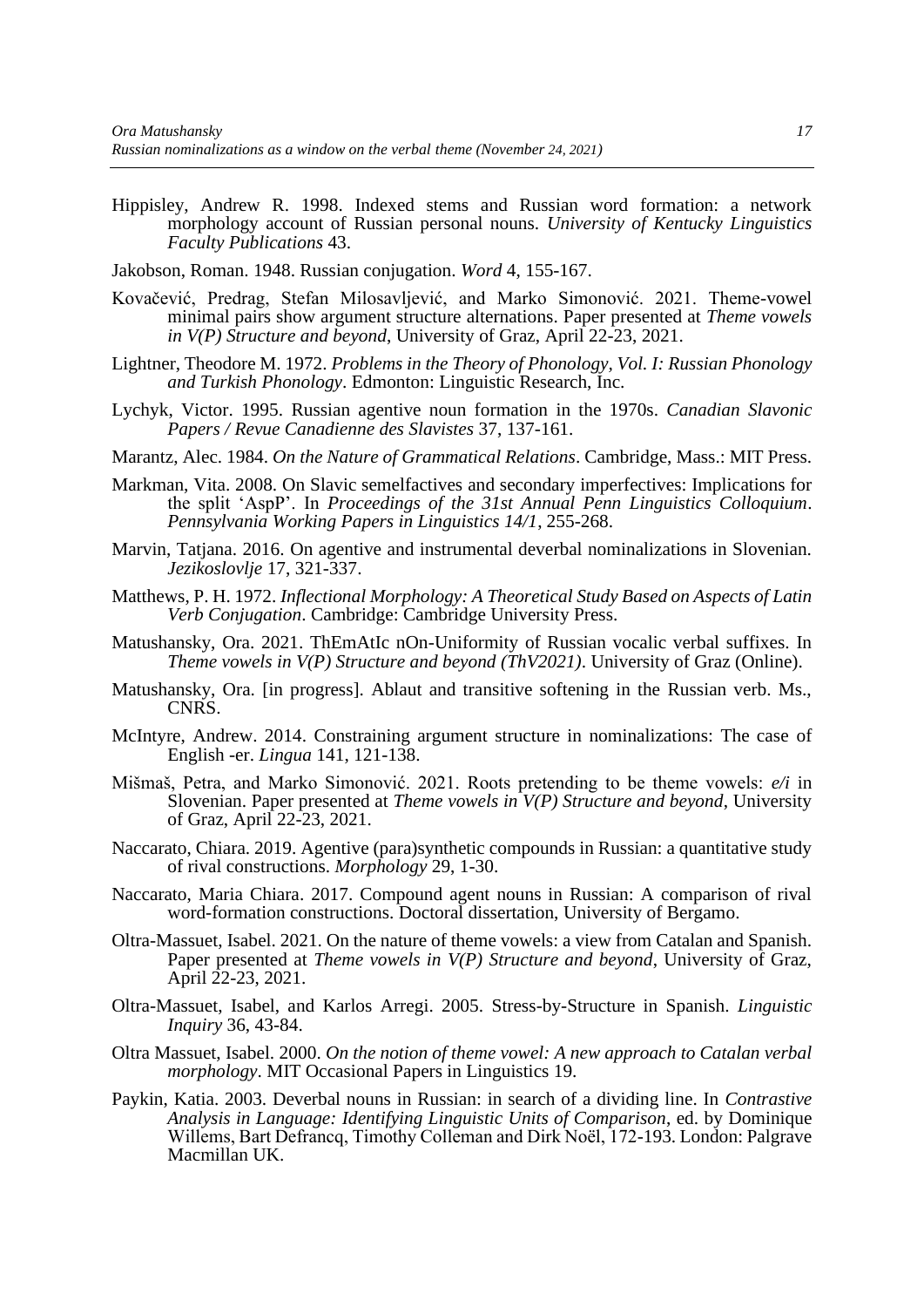- Pazelskaya, Anna. 2003. Аспектуальность и русские предикатные имена [Aspectuality and Russian predicate nominals]. *Вопросы языкознания [Questions of linguistics]* 2003, 72-90.
- Pazelskaya, Anna. 2009a. Модели деривации и синтаксическая позиция отглагольных существительных по корпусным данным [Derivational patterns and syntactic positions of deverbal nominals (on corpus data)]. *Компьютерная лингвистика и интеллектуальные технологии [Computational linguistics and intellectual technologies]* 8, 373-378.
- Pazelskaya, Anna. 2009b. Модели деривации отглагольных существительных: взгляд из корпуса [Derivational models of deverbal nominals: a view from the corpus]. In *Корпусные исследования по русской грамматике [Corpus studies in Russian grammar]*, ed. by K.L. Kiseleva, V.A. Plungjan, E.V. Rakhilina and S.G. Tatevosov, 65-91. Moscow: Probel.
- Pazelskaya, Anna. 2012. Verbal prefixes and suffixes in nominalization: Grammatical restrictions and corpus data. In *Oslo Studies in Language*, ed. by Atle Grønn and Anna Pazelskaya, 245-261.
- Pazelskaya, Anna, and Sergei Tatevosov. 2006. Uninflected VPs, deverbal nouns and the aspectual architecture of Russian. In *Formal Approaches to Slavic Linguistics 14. The Princeton Meeting*, ed. by James Lavine, Steven Franks, Mila Tasseva-Kurktchieva and Hana Filip, 258-276. Ann Arbor, Michigan: Michigan Slavic Publications.
- Pazelskaya, Anna, and Sergei Tatevosov. 2008. Отглагольное имя и структура русского глагола [The deverbal noun and the structure of the Russian verb]. In *Исследования по глагольной деривации [Investigations into verbal derivation]*, ed. by Vladimir Plungjan and Sergei Tatevosov, 348-380. Moscow: Jazyki slavjanskix kul'tur.
- Pereltsvaig, Asya. 2018. Eventive nominalizations in Russian and the DP/NP debate. *Linguistic Inquiry* 49, 876-885.
- Rappaport, Gilbert C. 2001. The geometry of the Polish nominal phrase: problems, progress, and prospects. In *Generative Linguistics in Poland: Syntax and Morphosyntax (Proceedings of the GLiP-2 Conference held in Warsaw, Poland, 9-10 Dec. 2000)*, ed. by Piotr Bański and Adam Przepiórkowski, 173-189. Warsaw: Polish Academy of Sciences.
- Rappaport Hovav, Malka, and Beth Levin. 1992. -*Er* nominals: implications for a theory of argument structure. In *Syntax and the Lexicon*, ed. by Tim Stowell and Eric Wehrli, 127-153. New York: Academic Press.
- Roca, Iggy. 2010. Theme vowel allomorphy in Spanish verb inflection: An autosegmental optimality account. *Lingua* 120, 408-434.
- Roy, Isabelle, and Elena Soare. 2014. On the internal eventive properties of -*er* nominals. *Lingua* 141, 139-156.
- Ryder, Mary Ellen. 1999. Bankers and blue-chippers: an account of er formations in Presentday English. *English Language and Linguistics* 3, 269-297.
- Sadler, Louisa, Andrew Spencer, and Marina D. Zaretskaya. 1997. A morphomic account of a syncretism in Russian deverbal nominalizations. In *Yearbook of Morphology 1996*, ed. by Geert Booij and Jaap van Marle, 181–216. Dordrecht: Kluwer Academic Publishers.
- Schoorlemmer, Maaike. 1995. Participial Passive and Aspect in Slavic. Doctoral dissertation, Utrecht University.